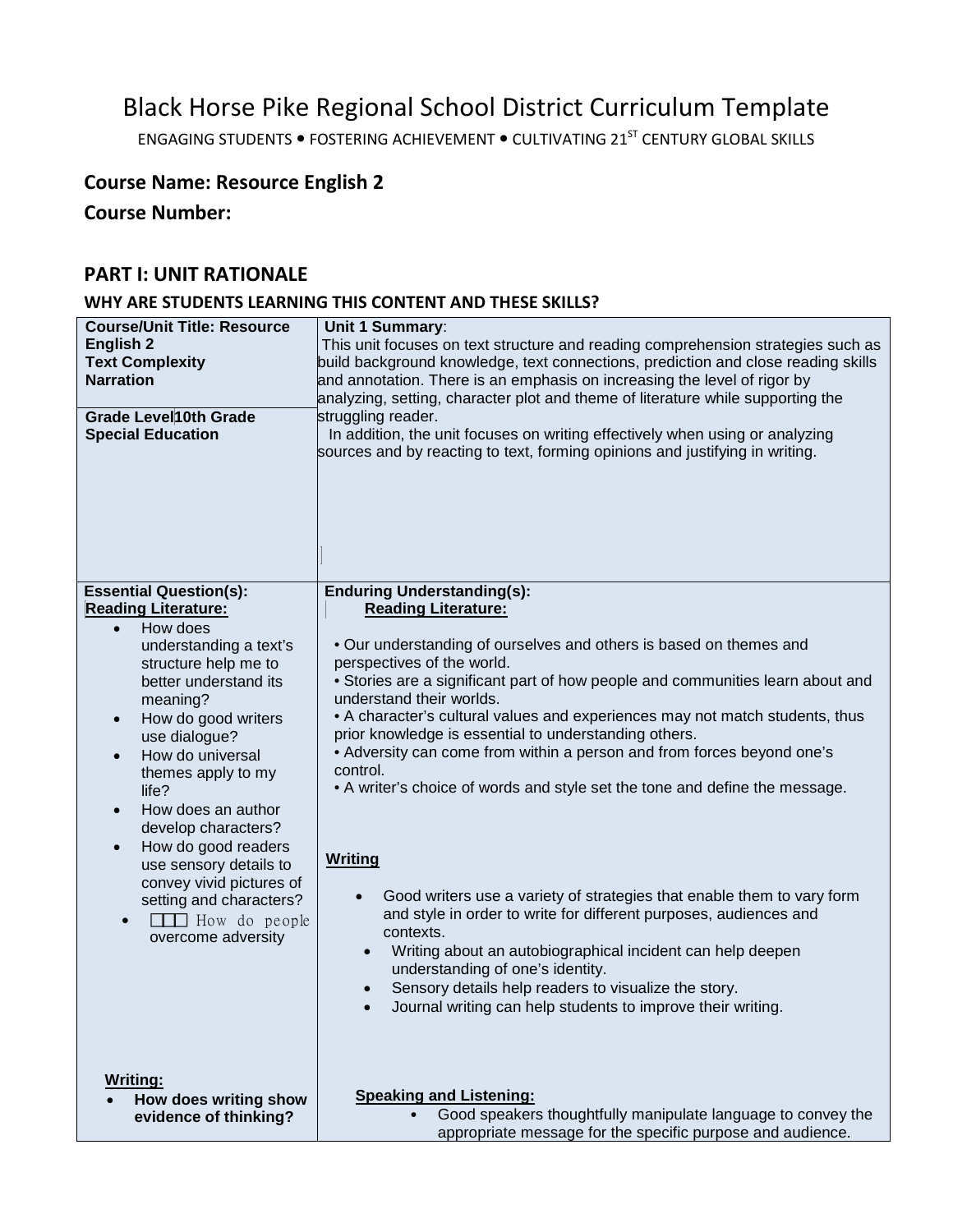| How can writing on a<br>daily basis improve<br>writing over time?                                                                                         | Responsive and respectful communicators actively listen,<br>$\bullet$<br>respectfully process the speaker's message, and offer<br>appropriate feedback.<br>Students learn a great deal by explaining their ideas to others<br>$\bullet$<br>and by participating in activities in which they can learn from<br>their peers.<br>Language:<br>Vocabulary development increases reading comprehension as<br>$\bullet$<br>well as improving written and oral communication. |
|-----------------------------------------------------------------------------------------------------------------------------------------------------------|------------------------------------------------------------------------------------------------------------------------------------------------------------------------------------------------------------------------------------------------------------------------------------------------------------------------------------------------------------------------------------------------------------------------------------------------------------------------|
| <b>Speaking and Listening:</b><br>How can discussion increase<br>our knowledge and<br>understanding of ideas?                                             |                                                                                                                                                                                                                                                                                                                                                                                                                                                                        |
| Language:<br>What strategies do<br>good readers use to<br>develop new<br>vocabulary?<br>How do rules of<br>$\bullet$<br>language affect<br>communication? |                                                                                                                                                                                                                                                                                                                                                                                                                                                                        |

## **PART II: INSTRUCTIONAL STRATEGIES AND RESOURCES DESCRIBE THE LEARNING TARGETS. After each target, identify the NJCCCS or Common Core Standards that are applicable**

| Learning Target                                                                       | <b>NJCCCS or CCS</b> |
|---------------------------------------------------------------------------------------|----------------------|
| <b>Reading Literature:</b>                                                            | 1. RL 10.1, 10.5     |
| Identify and define elements of a short story including: characters, plot,            |                      |
| antagonists, protagonist, setting, exposition, rising action, climax, falling action, |                      |
| resolution, conflict, theme, point of view, irony, suspense.                          |                      |
| 2. Use a variety of reading strategies to improve reading comprehension including:    |                      |
| activating background knowledge, making inferences, sequencing events,                | 2. RL 10.2           |
| author's purpose, and predictions and questioning.                                    |                      |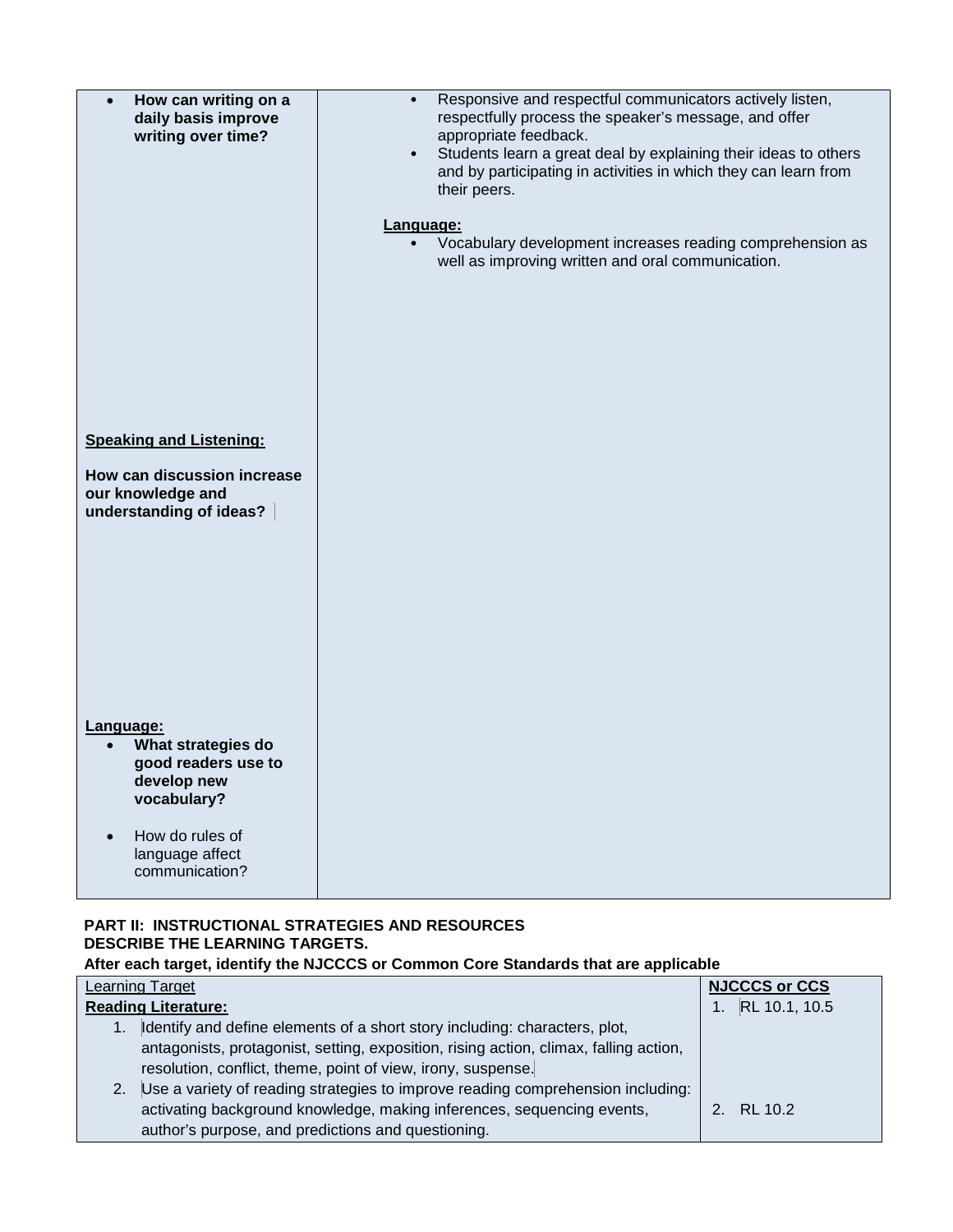| 3.<br>Identify the subject of a reading selection.<br>Identify and explain the theme of a literature selection. Identify unifying theme<br>4.<br>between two or more texts<br>5. Evaluate rhetoric used to portray perspective and cultural experiences; relate<br>American experiences to the world context<br>6. Use text to draw inferences and cite evidence that supports an<br>analysis of<br>the following:<br>a. Character: Analysis of motivation and influences on individuals and<br>relationships.<br>b. Conflict: Analysis of conflict as it intertwines with the development of characters,<br>plots, and theme.<br>c. Theme: Citation of textual evidence of development of author's message,<br>analysis of thematic connections that cross cultures.<br>d. Symbolism & Figurative Language: Evaluate how these devices work to develop<br>and/or reflect theme.                                                                                                                                                                                                                                                                                                                                                                                                                                                                                                                          | 3.<br>RL.9-10<br><b>RL.2</b><br>4.<br>RI.10.1-10.4<br>5.<br>6-7 RI.10.1-10.4                                                                 |
|-----------------------------------------------------------------------------------------------------------------------------------------------------------------------------------------------------------------------------------------------------------------------------------------------------------------------------------------------------------------------------------------------------------------------------------------------------------------------------------------------------------------------------------------------------------------------------------------------------------------------------------------------------------------------------------------------------------------------------------------------------------------------------------------------------------------------------------------------------------------------------------------------------------------------------------------------------------------------------------------------------------------------------------------------------------------------------------------------------------------------------------------------------------------------------------------------------------------------------------------------------------------------------------------------------------------------------------------------------------------------------------------------------------|----------------------------------------------------------------------------------------------------------------------------------------------|
| <b>Writing:</b><br>8. Use narrative techniques, such as dialogue, pacing, description, reflection, and<br>multiple plot lines, to develop experiences, events, and/or characters.<br>9. Use a variety of techniques to sequence events so that they build on one another to<br>create a coherent whole.<br>10. Write narratives to develop real experiences or events using well-chosen details.<br>11. Use precise words and phrases, telling details, and sensory language to convey a<br>vivid picture of the experiences, events, setting, and/or characters.<br>12. Create a smooth progression of experiences or events.<br>13. Provide a conclusion that follows from and reflects on what is experienced,<br>observed, or resolved over the course of the narrative.<br>14. Produce clear and coherent writing in which the development, organization, and<br>style are appropriate to task, purpose, and audience.<br>15. Develop and strengthen writing as needed by planning, revising, editing, rewriting,<br>or trying a new approach, focusing on addressing what is most significant for a specific<br>purpose. And what is most significant for a specific audience.<br>16. Write routinely over extended time frames and shorter time frames for a range of<br>tasks, purposes, and audiences.<br>17. Use technology to produce an organized final draft that achieves intended purpose. | 8. W.10.3b<br>9. W.10.3c<br>10. W.10.3<br>11. W.10.3d<br>12. W.10.3a<br>13. W.10.3e<br>14. W.10.4<br>15. W.10.5<br>16. W.10.10<br>17. W.10.6 |
| <b>Speaking and Listening:</b><br>18. Develop rules for collaborative discussion.<br>19. Initiate and participate in collaborative discussions.<br>20. Use text to support positions<br>21. Create questions for discussions<br>22. Initiate and participate in a range of collaborative discussions (one-on-one, in<br>groups,<br>and teacher-led) with diverse partners on topics, texts, and issues, building on others'                                                                                                                                                                                                                                                                                                                                                                                                                                                                                                                                                                                                                                                                                                                                                                                                                                                                                                                                                                               | 18. SL 10.1<br>19.SL 10.1a<br>20.SL 10.1<br>21. SL 10.1a<br>22. SL.10.1 b                                                                    |
| Language:<br>23. Edit writing to eliminate run-ons and fragments.<br>24. Revise writing by using clear pronoun reference and correcting misplaced modifiers<br>to clarify meaning.<br>25. Use context clues to determine meaning<br>26. Gather vocabulary knowledge independently                                                                                                                                                                                                                                                                                                                                                                                                                                                                                                                                                                                                                                                                                                                                                                                                                                                                                                                                                                                                                                                                                                                         | Language:<br>23. L.10.1b<br>24. L.10.1<br>25. L.10.1<br>26. L.10.4a<br>27. L.10.4<br>27. L.10.4b                                             |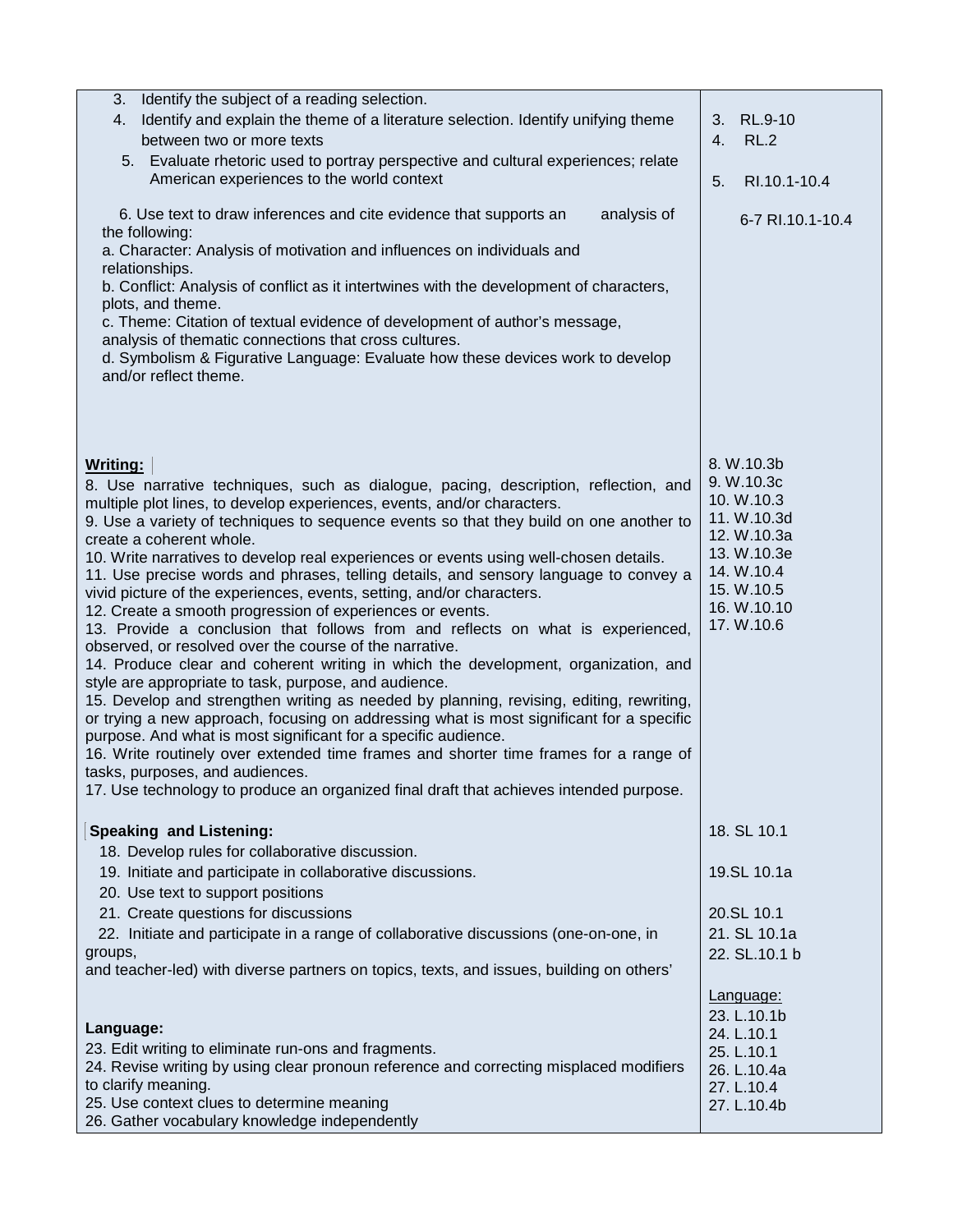| 27. Identify and correctly use patterns of word changes that indicate different meanings<br>or parts of speech.<br>28. Determine or clarify (through general and specialized reference materials) the | 28. L.10.4c |
|-------------------------------------------------------------------------------------------------------------------------------------------------------------------------------------------------------|-------------|
| meanings of unknown words in a text.                                                                                                                                                                  |             |
|                                                                                                                                                                                                       |             |
|                                                                                                                                                                                                       |             |
|                                                                                                                                                                                                       |             |
|                                                                                                                                                                                                       |             |
|                                                                                                                                                                                                       |             |
|                                                                                                                                                                                                       |             |

## **Inter-Disciplinary Connections:**

 **English--**a story or poem about addiction, mental illness, etc. (Poe is a great example, but there are also many others; literature is replete with themes that can be related to the brain)

**History--** "In addition to claiming lives, marriages, homes, and careers, alcoholism has a greedy way of robbing its victims of brain-power as well." Research on the social-economic effects of alcohol abuse on society over the ages; discussion/analysis of temperance movements and Prohibition.

**Science--**Research on the technology of magnetic resonance imaging used to assess the brains of 15 alcoholdependent and 10 healthy subjects mentioned in the article.

**Psychology--**Research on the cognitive and emotional toll of addictive behavior.

**Sociology-** Cultural aspects about life, family, community

## **Students will engage with the following text:**

**Short selection**: Poe stories( The Black Cat, The Pit and the Pendulum, The Masque of the Red Death, Hop Frog O. Henry stories( The Gift of the Magi, The Ransom of Red Chief) The Lottery, Jack London collection of short stories

*Long Fiction: Catcher in the Rye, Secret Life of Bees, House on Mango Street, Into the Wild, Absolutely True Diary of a Part-time Indian* 

**Poetry:** selected poems from*: Poe,* Billy Collins, ee cummings, Robert Frost; "Richard Cory" **Independent Reading Choice:** Annotate for elements/devices studied in class.

**Mentor Texts:** excerpts from personal memoirs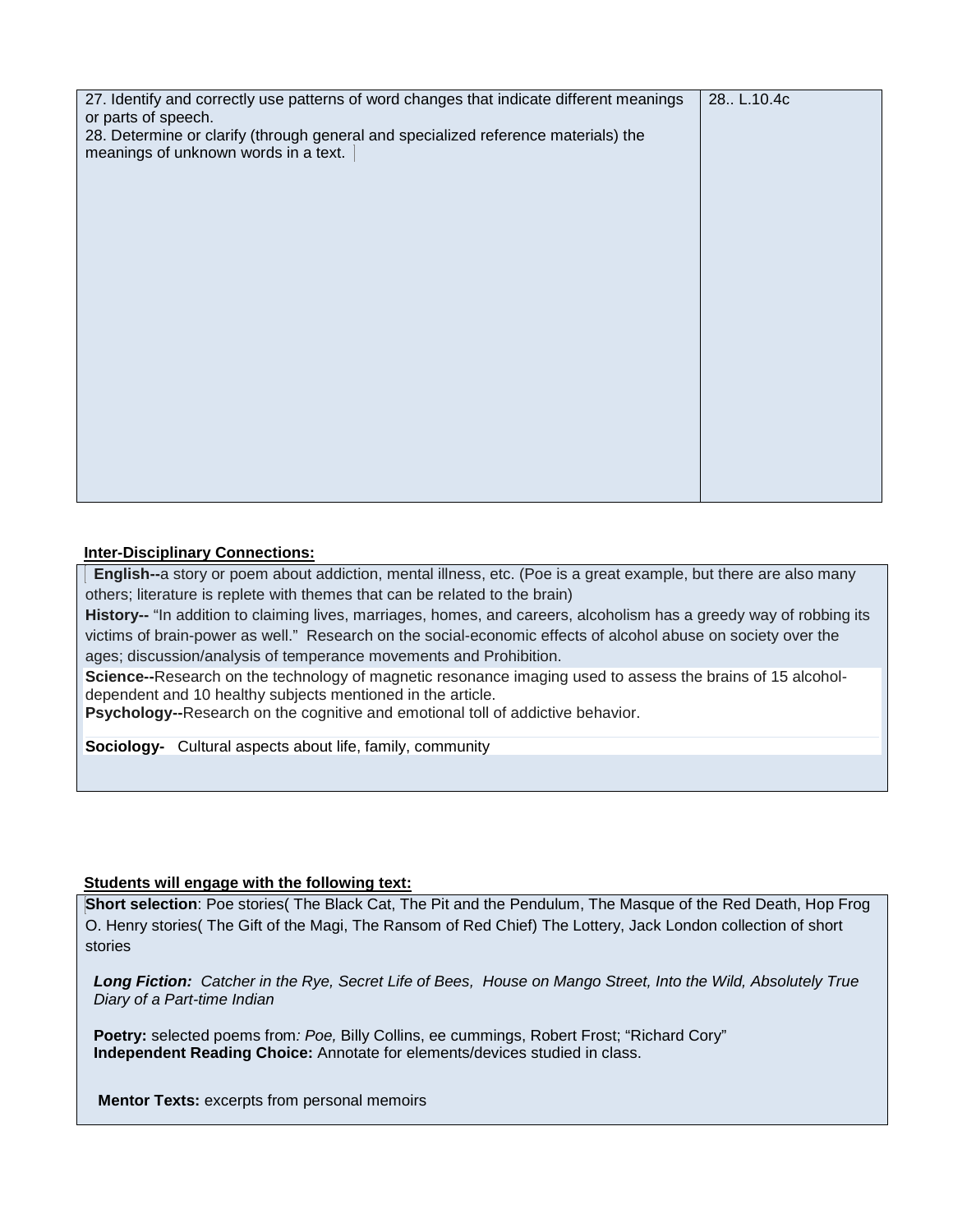**Other resources:** Story boards/writing captions for pictures and text Mentor text

Inspiration software: plot concept maps, Achieve3000

## **Students will write:**

## **Writing assignments and activities.**

Write 5 lines of original dialogue between characters for each story

Write descriptive paragraph about person; sensory details

Write descriptive essay using sensory detail, figurative language

Write personal narrative using sensory detail, dialogue figurative language, chronological order or spatial order. Include in electronic portfolio with a personal reflection.

**Open-ended Questions on Quizzes/Tests:** Short answers and responses based on analysis and evaluation of character, theme, and plot development using textual support.

**React to reading through writing:** respond to literature read as a class and through independent choice selection; students respond to elements studied in this unit: character development, use of time (chronological and/or spatial), conflict, theme, diction, tone

#### **Accommodations & Modifications**

Extended time on writing assignments; give checklists or step-by-step directions and writing; reduce length requirements for writing assignments; provide graphic organizers; reduce number of open-ended questions; grade based on organization and content and not mechanics; provide clear and concise rubric; reduce value for spelling errors in rubric**.** Provide word bank for sensory detail, precise verbs and transitional words and phrases.

## **PART III: TRANSFER OF KNOWLEDGE AND SKILLS DESCRIBE THE LEARNING EXPERIENCE.**

#### **How will students uncover content and build skills?**

**Whole group instruction**

**Mini-lessons** on character, theme, text structure, conflict development, word choice, tone. **Purpose for reading:** Set purpose for reading. Share with students why this is important and what do they want from the text.

#### **Small group, collaborative activities**

**Build Background prior to reading**: To increase level of comprehension.

**Scaffolded Reading:** To build comprehension and increase rigor of reading assignments and engage struggling readers use scaffolded reading. Before modeling fluent and good reading skills assign a question or task so that students follow along with modeled fluent reading. Have students reread independently.

**Text analysis, annotations, and citations** –Follow guided questions and checklist when closely reading text or completing an analysis of text excerpts to determine setting, mood, conflicts, characterization, climax, themes; use of graphic organizers when appropriate to support understanding of plot elements.

• **Vocabulary in Context** –review target words for study. Analyze words in context, relate vocabulary to students' lives.

**React to Reading through writing –**Support students in expressing a perspective during a structured academic discussion in response to a question about the text. Students respond in leveled writing assignments

**Writing**-Mini lessons on writing dialogue and using dialogue tags- Demonstrate what good writers do when they use dialogue.

**Writing**- Write 5 lines of original dialogue between characters for each story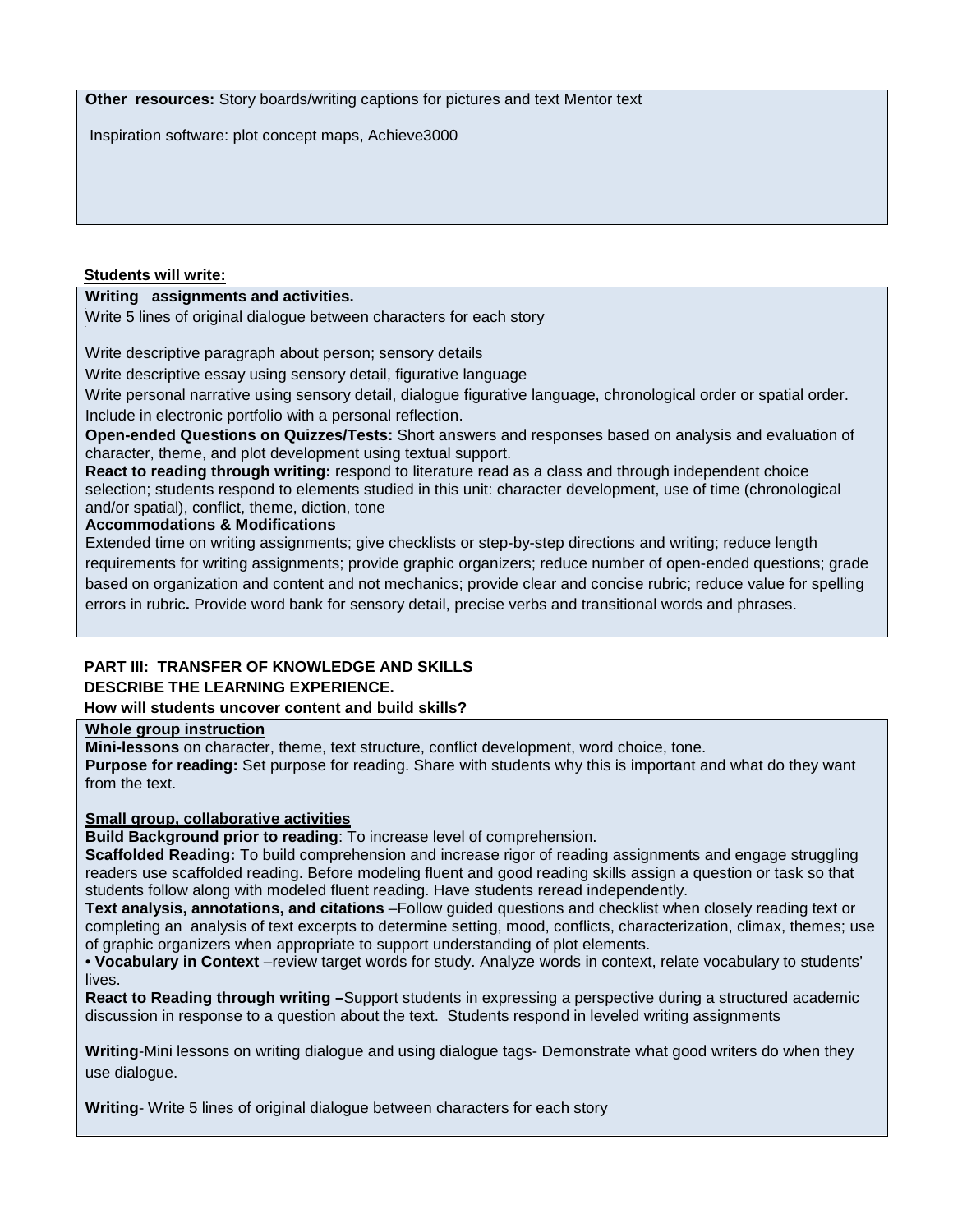**Writing-**Use the writing process for all writing assignments, Struggling writers need on going practice with varied writing tasks. Apprehensive writers develop comfort with writing by using a consistent routine. Brainstorm, organize, write, revise and edit

**Writing Narratives-** Use Frames or outlines for writing narratives-Provide students with chart to plan and prompt a narrative.

**Theme-** Teach universal themes using real life scenarios

Use tiered assignments

level one: identify theme

Level two: identify theme and explain reasons

Level three : identify theme, explain reasons and select lines in texts that support answer then apply to a different scenario)

**Characterization**- Methods of characterization; characterization chart, use a list of characteristics that students can choose from.

**Descriptive writing**- Write descriptive paragraph about person; sensory details graphic organizer, develop list of adjectives

(A to Z boards), model paragraphs, and essay writing.

**Descriptive Writing**-Create descriptive brochure using Microsoft publisher about a favorite place ( real or imagined); sensory details organizer

**Reading-**Readers/ Writers' Notebook responses/ Table of contents/ Individual goal for each student per marking period

Think/Pair/ Share: writers notebook responses

Create questions from stories; Provide question stems; students cite evidence from text in response;

Pair up with students who have been given same question; collaborate to present response to class

Differentiate fact from opinion, make inferences

**Summarize** 

**Figurative Language**- Use independent reading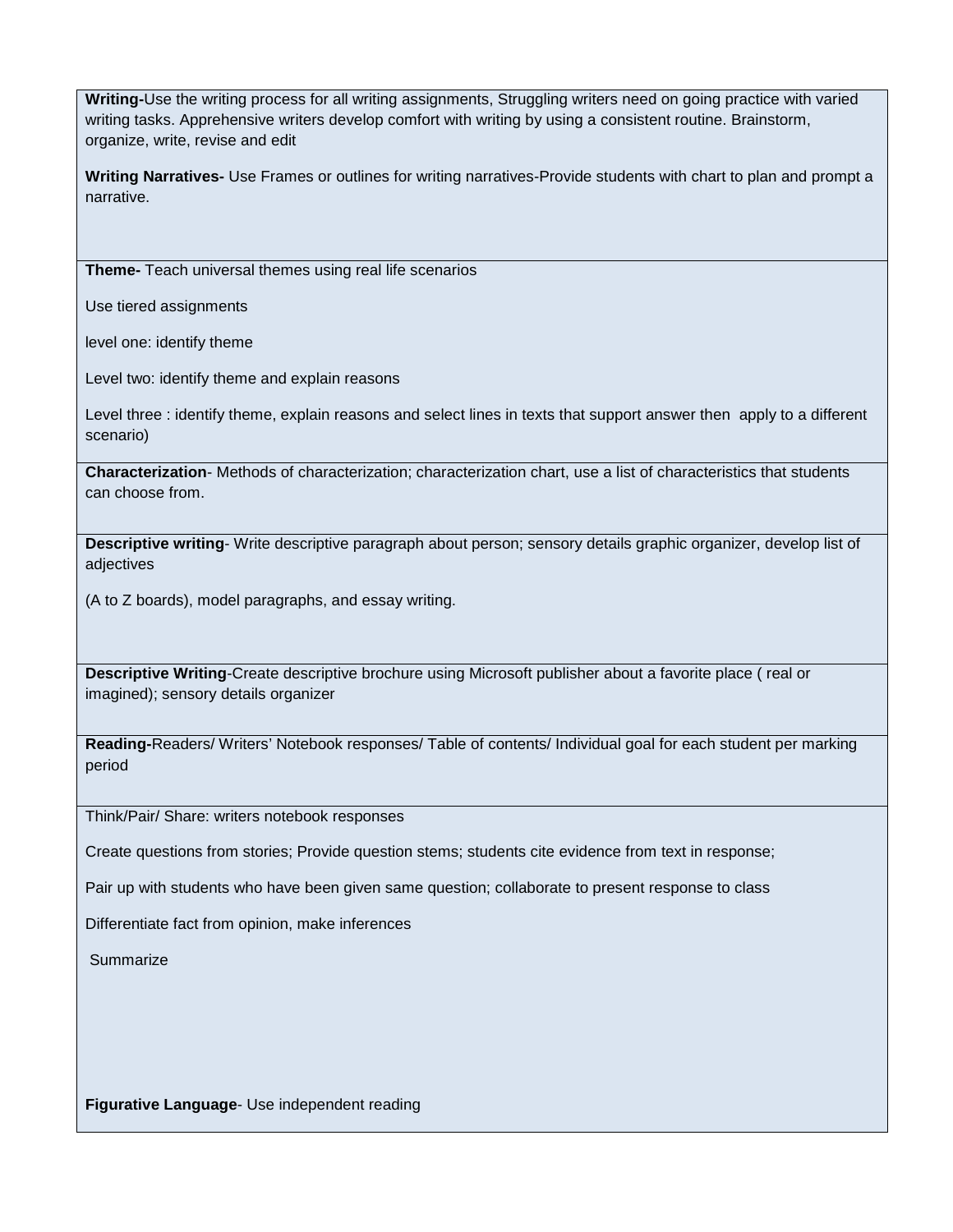Define, Identify and create examples of figurative language

( simile, metaphor, symbol, imagery, personification); create posters

## **PART IV: EVIDENCE OF LEARNING IDENTIFY THE METHODS BY WHICH STUDENTS WILL DEMONSTRATE THEIR UNDERSTANDING OF CONTENT AND THEIR ABILITY TO APPLY SKILLS. IDENTIFY BLOOM'S LEVELS.**



## **Formative Assessments:**

The following assessments will be used drive instruction and to assess students' understanding of key concepts. These assessments require students to think independently as well as collaboratively.

## **Bloom's Levels:** *Remembering, Understanding, Applying*

• **Vocabulary in Context:** For each new word teacher will pronounce the word. Students will repeat the word. Discuss part of speech. Demonstrate how adding/deleting the suffix can change part of speech. Analyze through antonyms and synonyms. Define the word. Discuss examples and write examples. Provide frames so that all students will be engaged. Deepen understanding with conversation, cross content

• **Graphic Organizers**: Students complete graphic organizers to identify text structure such as sequencing, cause and effect, Problem solution, compare and contrast

• **Quizzes:** Reading check quizzes that require recall of narrative elements, events, figurative language; Quizzes that require identification and application of grammatical conventions; include open-ended responses that require use of textual evidence.

• **Warm-up & Closure activities:** Activities related to learning objectives that engage students in applying skills, evaluating text, determining main ideas, and generating thoughts through writing tasks; use of graphic organizers and exit slips as appropriate.

• **Whole-class observations, discussion, and questioning** 

• **Reading Logs/Reader's Notebooks:** Monitor reading comprehension through responses to independent reading, making connections to real-life events that correspond to events in the novel or topics/themes in informational articles; collection of writing ideas; development of narrative writing; revisions for word choice, grammar, and sentence structure.

• **Individual writing conferences**: Student-teacher and peer-to-peer conference discussions and observations offer opportunity for teacher evaluation; students should also engage in self-evaluation and reflection.

• **Class participation**: Students complete given assignments, take notes in class, and participate in whole-class and small-group discussions based on the following: text annotations; student-based questions; and analysis of characters, language, story elements, and themes, especially as they relate to real life.

• **Independent reading assessment***:* classwork, and quizzes; based on reading response and analysis of elements studied in this unit**.** 

• **Think aloud strategies** : To guide students through Blooms levels.

#### **Accommodations/Modifications:**

When possible use Lexiles to be sure that students are reading at current functioning level to avoid frustration. Provide starter sentences and frames for reading and writing logs, provide a focus entry, and provide students with list of reading strategies with daily suggestions for reading post to aid comprehension.

Provide guided notes or copies of notes; modeling; familiarize with new vocabulary prior to reading; choose cooperative learning groups to ensure effective work and socialization; break lessons and information into smaller portions; incorporate technology.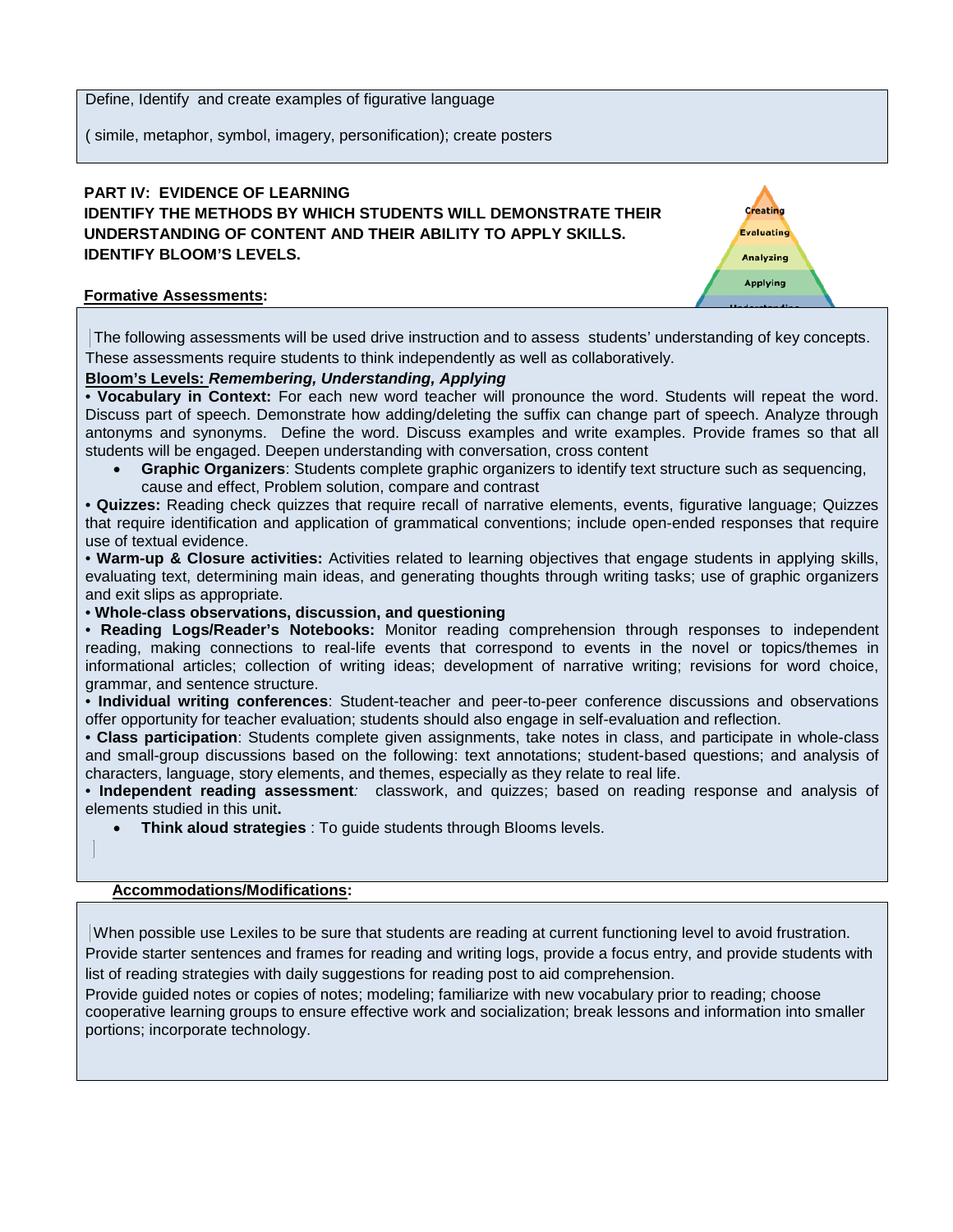#### **Summative Assessments:**

 The following assessments will be used to evaluate students' abilities to comprehend text, recall and apply knowledge; analyze and evaluate text; and create their own text. **Bloom's Levels:** *Understanding, Applying, Analyzing, Evaluating* Paragraph writing**,** Write 5 lines of original dialogue between characters for each story

Narratives and open-ended questions for literature, Lexile measures to keep students reading with in a targeted area. Book or short story Quizzes, and test.

## **Accommodations/Modifications:**

Provide frames for writing tasks, provide out line with word banks for lower level writers

### **Performance Assessments:**

**Use technology such as Prezi, inspiration, PowerPoint Microsoft Office to create presentation , brochure, poster, concept map or diagram to identify parts of the plot diagram, and creative writing using sensory detail** 

#### **Accommodations/Modifications:**

Limit sensory detail to 5 details, provide a word bank showing sensory details, Provide plot diagram with labels Use leveled writing assignments (paragraph writing, three paragraph essays, five paragraph essay)

Black Horse Pike Regional School District Curriculum Template ENGAGING STUDENTS . FOSTERING ACHIEVEMENT . CULTIVATING 21<sup>ST</sup> CENTURY GLOBAL SKILLS

**Course Name: Resource English 2 Course Number:**

**PART I: UNIT RATIONALE WHY ARE STUDENTS LEARNING THIS CONTENT AND THESE SKILLS?**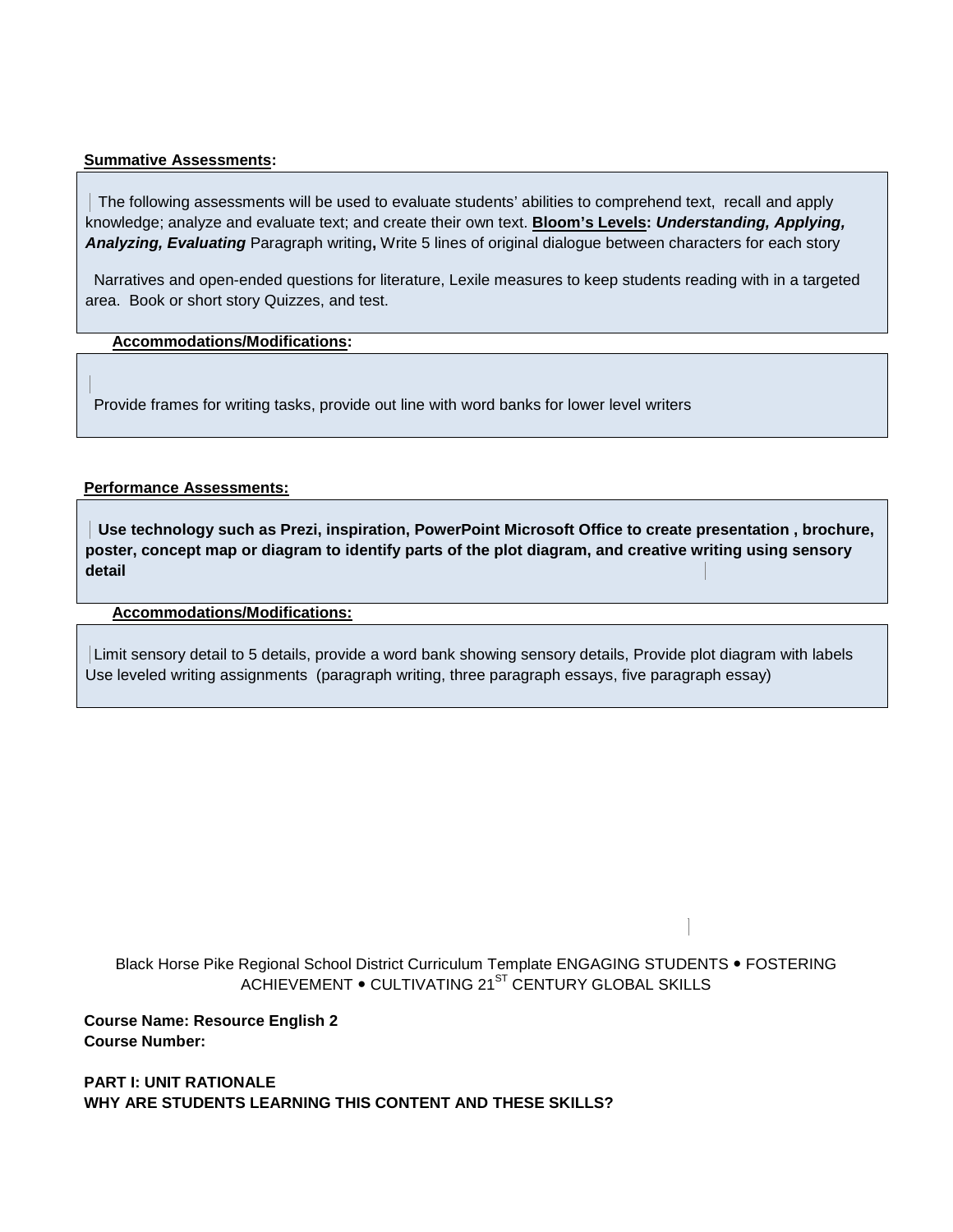| <b>Course/Unit Title: Resource English 2</b>                                              | Unit 2 Summary:                                                                                                                                                                                                                                                                                                                                                                                                                                                                                                                                                                                                                                                                                                                                                                                                                                                                                                                                  |
|-------------------------------------------------------------------------------------------|--------------------------------------------------------------------------------------------------------------------------------------------------------------------------------------------------------------------------------------------------------------------------------------------------------------------------------------------------------------------------------------------------------------------------------------------------------------------------------------------------------------------------------------------------------------------------------------------------------------------------------------------------------------------------------------------------------------------------------------------------------------------------------------------------------------------------------------------------------------------------------------------------------------------------------------------------|
| Deepen understanding of informational                                                     |                                                                                                                                                                                                                                                                                                                                                                                                                                                                                                                                                                                                                                                                                                                                                                                                                                                                                                                                                  |
| text<br><b>Evidence Based Responses</b>                                                   | This unit focuses on text structure. Different types of text have different structures.<br>Understanding a text's structure helps reader understand its meaning. Understanding                                                                                                                                                                                                                                                                                                                                                                                                                                                                                                                                                                                                                                                                                                                                                                   |
| Grade Level(s)10                                                                          | text structure allows reader to analyze text and critically read text. Sometimes the<br>author makes his/her meaning plain: often however, a reader must dig beneath the<br>"surface" of the text to find that meaning. This unit addresses these critical reading skills.                                                                                                                                                                                                                                                                                                                                                                                                                                                                                                                                                                                                                                                                       |
|                                                                                           | This unit emphasizes reading and analyzing different types of texts containing figurative<br>language and literary devices. This unit focuses on point of view and characterization in<br>literary text. Students are guided to understand that point of view and characterization are<br>two of the tools writers use to expose truths about human nature through their writing.<br>Students will recognize that the reader plays a unique role as the interpreter of the writer's<br>work, bringing his/her own prior experience and understanding to the interpretation of the<br>literature.<br>After being exposed to short stories, novels and articles containing figurative language<br>and literary devices, the focus turns to creating and publishing their own written work,<br>demonstrating appropriate use of figurative language studied. By analyzing and writing<br>descriptive pieces students grow to understand literature. |
|                                                                                           | This unit focuses on persuasive techniques and uses persuasive images, media and text<br>to help students understand important persuasive devices. Students will use this newly<br>acquired knowledge to write a persuasive paper.                                                                                                                                                                                                                                                                                                                                                                                                                                                                                                                                                                                                                                                                                                               |
|                                                                                           |                                                                                                                                                                                                                                                                                                                                                                                                                                                                                                                                                                                                                                                                                                                                                                                                                                                                                                                                                  |
|                                                                                           |                                                                                                                                                                                                                                                                                                                                                                                                                                                                                                                                                                                                                                                                                                                                                                                                                                                                                                                                                  |
|                                                                                           | <b>Enduring Understanding(s):</b>                                                                                                                                                                                                                                                                                                                                                                                                                                                                                                                                                                                                                                                                                                                                                                                                                                                                                                                |
| <b>Essential Question(s):</b><br><b>Reading Literature:</b>                               | <b>Reading Literature:</b>                                                                                                                                                                                                                                                                                                                                                                                                                                                                                                                                                                                                                                                                                                                                                                                                                                                                                                                       |
| $\bullet$                                                                                 | Our understanding of others and ourselves is based on themes and<br>$\bullet$                                                                                                                                                                                                                                                                                                                                                                                                                                                                                                                                                                                                                                                                                                                                                                                                                                                                    |
| How does an author's use of<br>language advance a particular<br>point of view or purpose? | perspectives of the world.<br>Stories are a significant part of how people and communities learn about and<br>$\bullet$<br>understand their worlds.                                                                                                                                                                                                                                                                                                                                                                                                                                                                                                                                                                                                                                                                                                                                                                                              |
|                                                                                           | A character's cultural values and experiences may not match students, thus<br>prior knowledge is essential to understanding others.                                                                                                                                                                                                                                                                                                                                                                                                                                                                                                                                                                                                                                                                                                                                                                                                              |
| How does the authors use of<br>language effect the mood and tone<br>of literature?        | Adversity can come from within a person and from forces beyond one's control.<br>A writer's choice of words and style set the tone and define the message.<br>$\bullet$<br>There are both literal and non-literal meanings derived from text.<br>$\bullet$                                                                                                                                                                                                                                                                                                                                                                                                                                                                                                                                                                                                                                                                                       |
| How does literature reflect our<br>$\bullet$<br>lives?                                    | Short stories and novels have meaning that lies beneath the surface of the text.<br>$\bullet$<br>Knowledge of figurative language and literary devices helps readers read<br>$\bullet$<br>between the lines of text.                                                                                                                                                                                                                                                                                                                                                                                                                                                                                                                                                                                                                                                                                                                             |
|                                                                                           | Knowledge of figurative language and literary devices helps writers create<br>$\bullet$<br>meaningful narratives, and descriptive essays                                                                                                                                                                                                                                                                                                                                                                                                                                                                                                                                                                                                                                                                                                                                                                                                         |
|                                                                                           | Words and images can influence the way meaning is created and shared in our<br>society.                                                                                                                                                                                                                                                                                                                                                                                                                                                                                                                                                                                                                                                                                                                                                                                                                                                          |
|                                                                                           | <b>Reading Informational Text</b><br>We read informational text for a wide variety of purposes, such as obtaining information,<br>pursuing our own specific interests and preferences, and building knowledge of the natural<br>and social world.                                                                                                                                                                                                                                                                                                                                                                                                                                                                                                                                                                                                                                                                                                |
| <b>Reading Informational Text</b><br>Why do we read informational text?                   | • Informational text encourages the reader to make connection to prior knowledge, to ask<br>questions, to make inferences, and to synthesize information as it builds vocabulary and                                                                                                                                                                                                                                                                                                                                                                                                                                                                                                                                                                                                                                                                                                                                                             |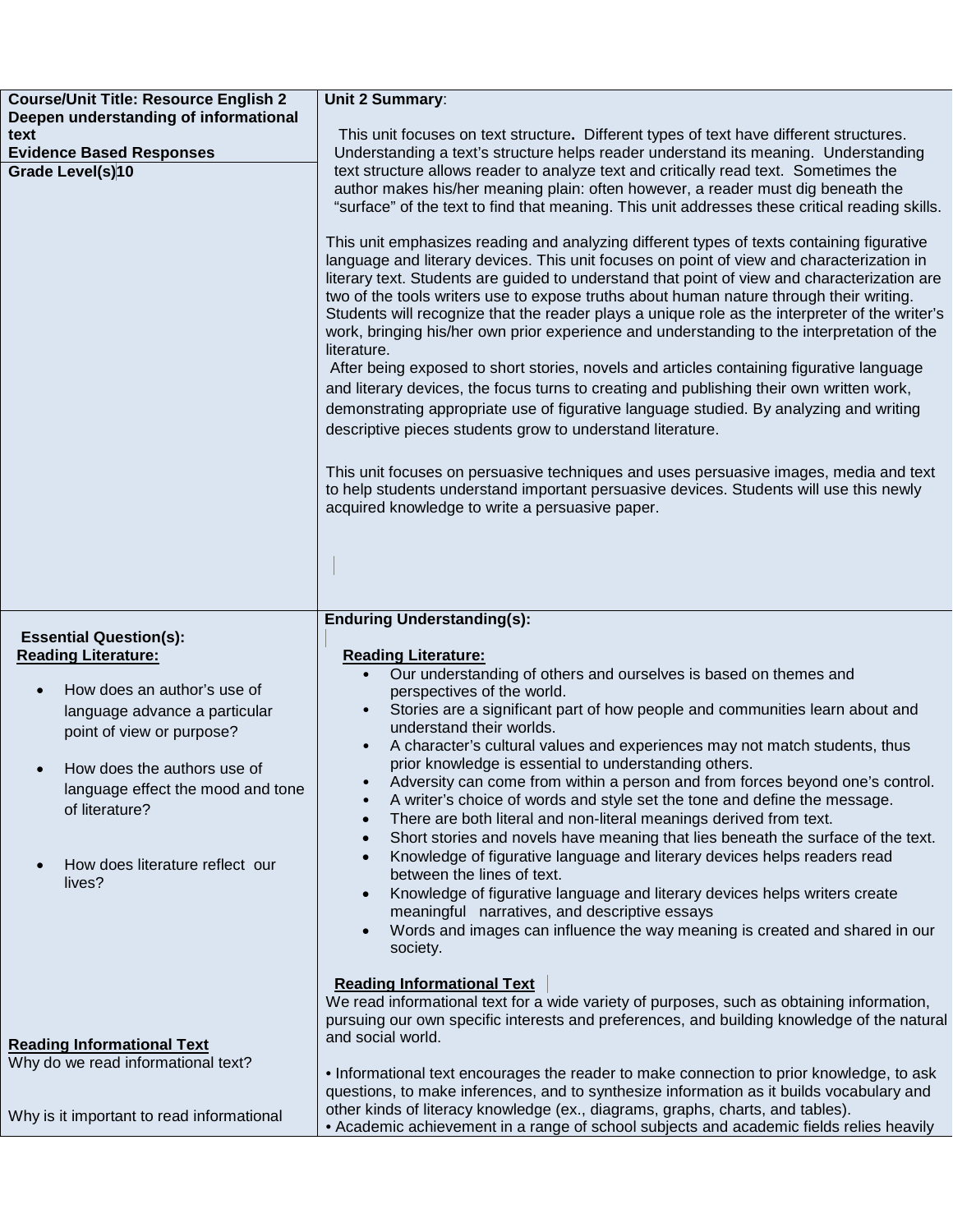| text?                                                                                                                          | on informational reading and writing.                                                                                                                                                                                                                                                                                                                                                                                                                                                                                                                                                                                                                                                                                                                                                                                                                                                                                                                                                                                                                                                                                                                                                         |
|--------------------------------------------------------------------------------------------------------------------------------|-----------------------------------------------------------------------------------------------------------------------------------------------------------------------------------------------------------------------------------------------------------------------------------------------------------------------------------------------------------------------------------------------------------------------------------------------------------------------------------------------------------------------------------------------------------------------------------------------------------------------------------------------------------------------------------------------------------------------------------------------------------------------------------------------------------------------------------------------------------------------------------------------------------------------------------------------------------------------------------------------------------------------------------------------------------------------------------------------------------------------------------------------------------------------------------------------|
| How is informational text different from<br>literary text?                                                                     | • In our information age, informational literacy is crucial to success in college, citizenship<br>and the workplace.                                                                                                                                                                                                                                                                                                                                                                                                                                                                                                                                                                                                                                                                                                                                                                                                                                                                                                                                                                                                                                                                          |
| Do we use different reading strategies for<br>different types of texts?                                                        | . Informational text engages the reader in aspects of the real world.<br>. Unlike narrative text that has one predominant structural pattern, informational text has<br>several possible organizational structures<br>. Evidence and logic must be evaluated to determine accuracy, relevance and validity.                                                                                                                                                                                                                                                                                                                                                                                                                                                                                                                                                                                                                                                                                                                                                                                                                                                                                   |
|                                                                                                                                | <b>Writing:</b>                                                                                                                                                                                                                                                                                                                                                                                                                                                                                                                                                                                                                                                                                                                                                                                                                                                                                                                                                                                                                                                                                                                                                                               |
| <b>Writing</b><br>How is the style of writing                                                                                  | Words and images can influence the way meaning is created and shared in our<br>society.                                                                                                                                                                                                                                                                                                                                                                                                                                                                                                                                                                                                                                                                                                                                                                                                                                                                                                                                                                                                                                                                                                       |
| influenced by purpose?                                                                                                         | How persuasive writing and media differ from other kinds of writing and media                                                                                                                                                                                                                                                                                                                                                                                                                                                                                                                                                                                                                                                                                                                                                                                                                                                                                                                                                                                                                                                                                                                 |
| How can a writer influence his<br>audience by his choice of words<br>and images?                                               | How understanding the strategies used by media help one "read" and interpret<br>their messages<br>How connotation is used in persuasive writing and media to impact perception<br>How one can analyze and evaluate how different persuasive approaches treat<br>$\bullet$<br>the same topic<br>How writers organize and develop a strong persuasive piece<br>How analyzing perspectives can be used to anticipate opposing arguments<br>$\bullet$<br>How writers revise a persuasive letter to ensure logical reasoning and adequate<br>supporting evidence and details<br>How technology can enhance persuasive writing or speaking<br>How a writer develops an effective introduction<br>How revision can enhance the strength of writing and speaking<br>How writers can organize writing or speaking by choosing text structures that<br>strengthen the argument<br>How the writer's thesis effectively establishes his argument<br><b>Speaking and Listening:</b><br>• Good speakers thoughtfully manipulate language to convey the appropriate message<br>for the specific purpose and audience.<br>• Responsive and respectful communicators actively listen, respectfully process the |
| <b>Speaking and Listening:</b><br>How can speaking skills help translate<br>clear messages?<br>How can discussion increase our | speaker's message, and offer appropriate feedback.<br>• Students learn a great deal by explaining their ideas to others and by participating in<br>activities in which they can learn from their peers.<br>When academic language is regularly use in the classroom, skills transfer to writing and<br>public speaking.                                                                                                                                                                                                                                                                                                                                                                                                                                                                                                                                                                                                                                                                                                                                                                                                                                                                       |
| knowledge and understanding of an idea?                                                                                        | Collaborating with peer partners to discuss writing takes the writer through the writing<br>stage.                                                                                                                                                                                                                                                                                                                                                                                                                                                                                                                                                                                                                                                                                                                                                                                                                                                                                                                                                                                                                                                                                            |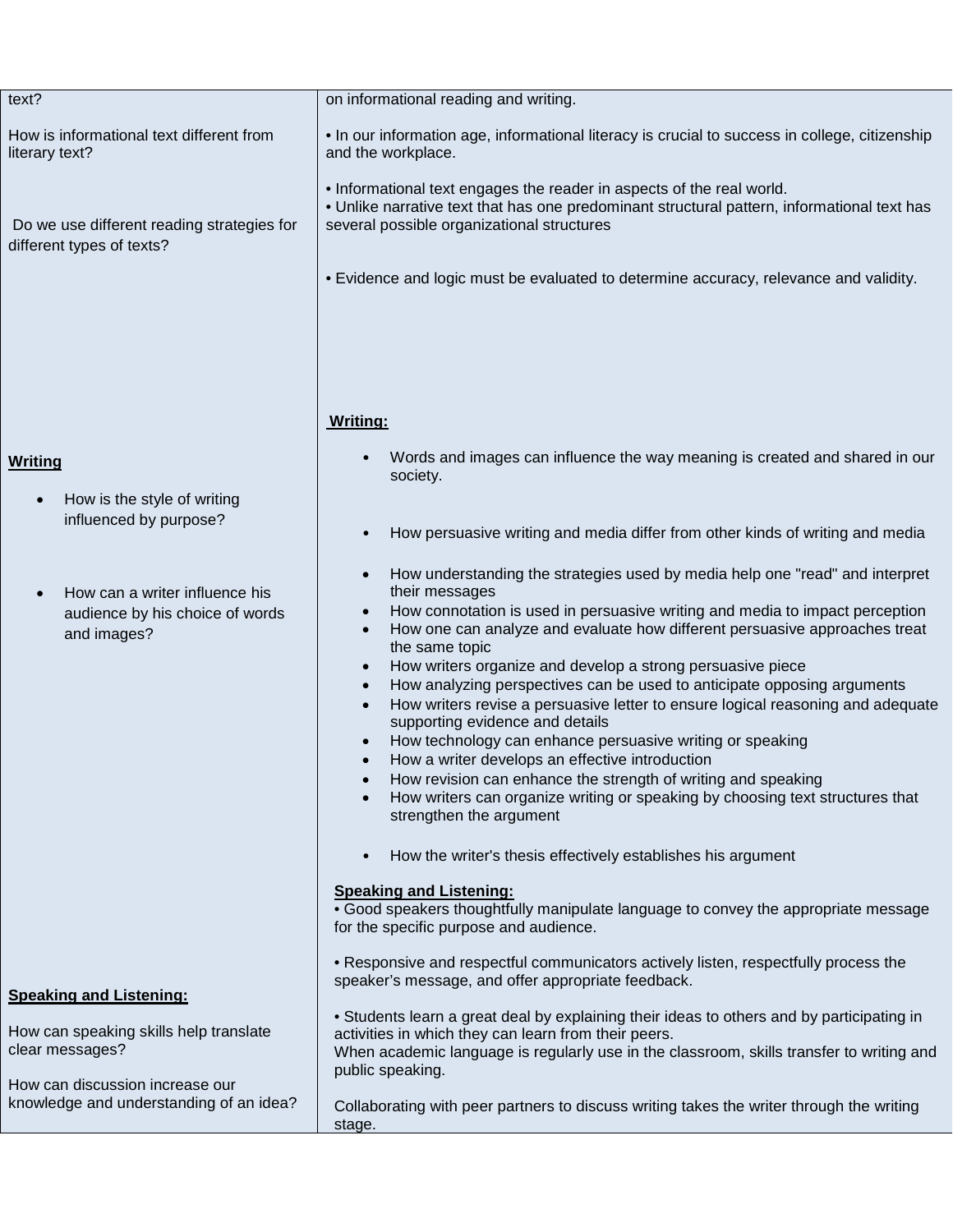| . Why are strong speaking skills important?<br>• How do effective speakers communicate<br>so others will listen and understand the<br>message?<br>. How do we move beyond personal bias to<br>acknowledge another perspective? | Language:<br>• Vocabulary development increases reading comprehension as well as improving<br>written and oral communication. |
|--------------------------------------------------------------------------------------------------------------------------------------------------------------------------------------------------------------------------------|-------------------------------------------------------------------------------------------------------------------------------|
| Language:                                                                                                                                                                                                                      |                                                                                                                               |
| How does vocabulary acquisition increase<br>reading fluency and comprehension                                                                                                                                                  | Mastery of standard English conventions improves the quality and effectiveness of<br>written and spoken communication.        |
| How does sentence structure improve<br>fluency and make writing coherent.                                                                                                                                                      | Good writers use a variety of sentence structures to improve readability and<br>communicate effectively.                      |
| Why is command of the conventions of<br>standard English important?                                                                                                                                                            |                                                                                                                               |
| • How do we increase word<br>knowledge and make it easier to<br>comprehend what we read?                                                                                                                                       |                                                                                                                               |
| How can we as writers use language to<br>advance a particular view?                                                                                                                                                            | Persuasive language can influence reader opinion and attitude toward subject.                                                 |

## **PART II: INSTRUCTIONAL STRATEGIES AND RESOURCES DESCRIBE THE LEARNING TARGETS.**

**After each target, identify the NJCCCS or Common Core Standards that are applicable**

|    | Learning Target                                                                               | <b>NJCCCS or CCS</b>    |
|----|-----------------------------------------------------------------------------------------------|-------------------------|
|    | <b>Reading Literature:</b>                                                                    | 1-7 RL 10.1, 10.3, 10.5 |
|    | Identify and locate examples of :                                                             |                         |
|    | Irony foreshadowing and suspense                                                              |                         |
| 2. | Define and identify Foreshadowing, and irony in a short story                                 |                         |
| 3. | Identify and analyze the mood and tone of a story                                             |                         |
| 4. | Recognize the use and effect of literary elements and devices, including setting, character   |                         |
|    | traits, figurative language, symbolism                                                        |                         |
| 5. | Analyze the elements of short story(Plot                                                      |                         |
| 6. | Character, Point of view, Setting, Conflict, Theme)                                           |                         |
|    |                                                                                               |                         |
|    | Analyze how complex characters (e.g., those with multiple or conflicting motivations)         |                         |
|    | develop over the course of the text, interact with other characters, and advance the plot, or |                         |
|    |                                                                                               | 7. RL10.2: 10.3         |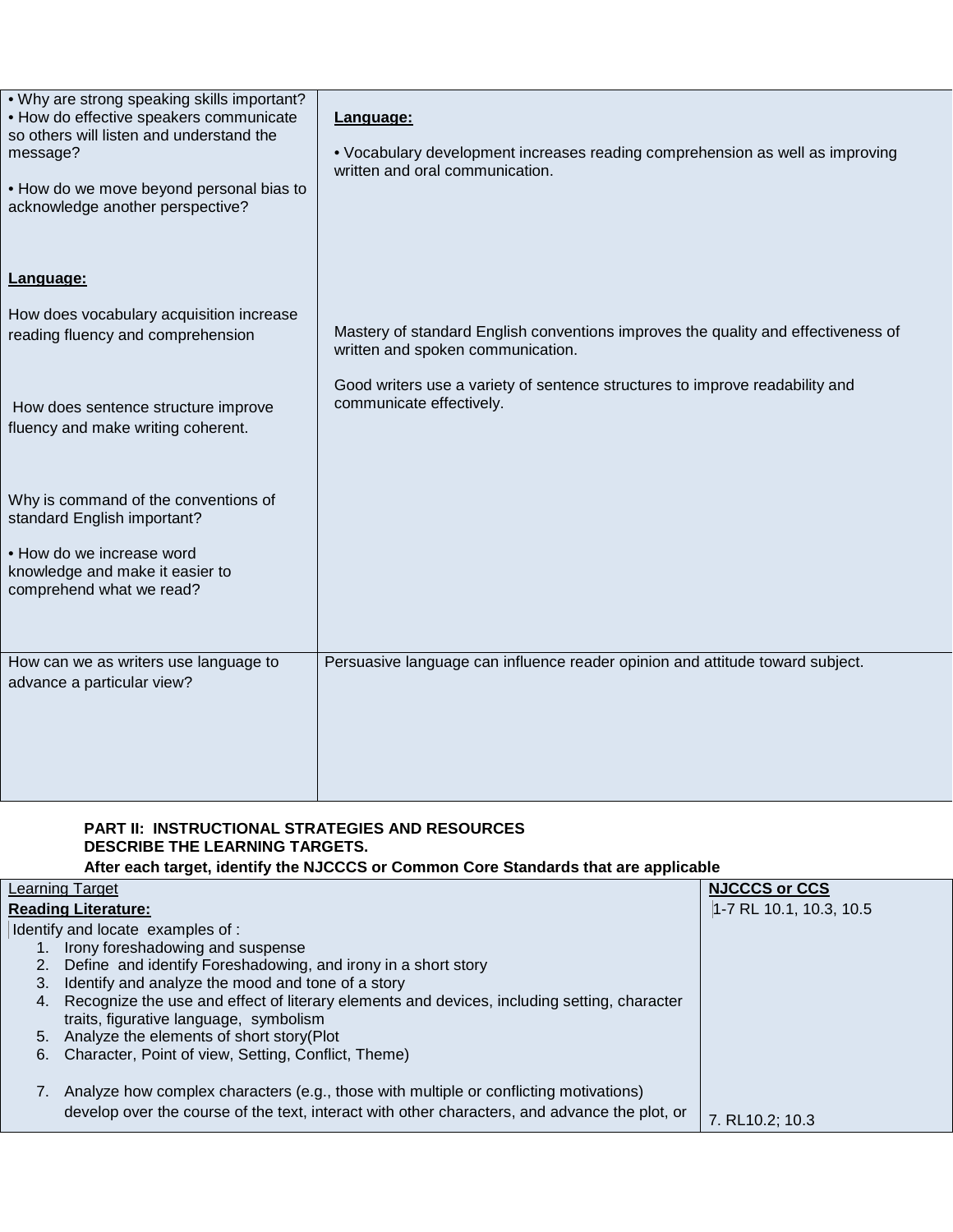|                 | develop the theme.                                                                               |                                   |
|-----------------|--------------------------------------------------------------------------------------------------|-----------------------------------|
|                 |                                                                                                  | 8.RL 10.1                         |
|                 | 8. Cite textual evidence to support decisions about literature                                   |                                   |
|                 | 9. Analyze text and recognize the similarities and differences between fiction and non-fiction   | 9. RL.10.9                        |
|                 | 10. Compare and contrast text using authors purpose                                              | 10. RL.10.9                       |
|                 |                                                                                                  |                                   |
|                 | 11. Identify author's purpose                                                                    |                                   |
|                 |                                                                                                  | 11. RL.10.1                       |
|                 | 12. Identify and analyze memoir                                                                  |                                   |
|                 | 13. Cite evidence of thoughts/feelings                                                           | 12.RL.10.5                        |
|                 | 14. Identify who is telling the story                                                            | 13.RL10.1                         |
|                 |                                                                                                  | 14.RL10.6                         |
|                 |                                                                                                  |                                   |
|                 |                                                                                                  | <b>NJCCCS or CCS</b>              |
|                 | <b>Reading Informational Text</b>                                                                | <b>Reading Informational Text</b> |
|                 | 15. Identify text structure analyze text for key words and phrases                               | 15-17. $R1.10.1 - 10.4$           |
|                 | 16. Identify central idea of the text                                                            |                                   |
|                 | 17. Identify and analyze supporting detail                                                       |                                   |
|                 | 18. Analyze how the author unfolds an analysis or series of ideas or events, including the order | 18. RI.10.7                       |
|                 | in which the points are made, how they are introduced and developed, and the connections         | 19. RI10.2                        |
|                 | that are drawn between them                                                                      |                                   |
|                 | 19. Summarize text                                                                               |                                   |
|                 |                                                                                                  |                                   |
|                 |                                                                                                  |                                   |
| <b>Writing:</b> |                                                                                                  | Writing                           |
|                 | 20. Identify and analyze essential features of memoir                                            | 20. W. 10.3b                      |
|                 | 21. Identify elements in narratives and logical sequence                                         | 21.W. 10.3                        |
|                 | 22. Explain the advantages of first person point of view                                         | 22.W 10.10                        |
|                 |                                                                                                  |                                   |
|                 | 23. Write a cause-effect essay that establishes and maintains proper tone and uses               | 23.W.10.2a-f; 4                   |
|                 | appropriate evidence and examples to develop the topic.                                          | 24.W.10.4                         |
|                 | 24. Produce clear and coherent writing in which the development, organization, and style are     |                                   |
|                 | appropriate to task, purpose, and audience.                                                      | 25.W 10.5                         |
|                 | 25. Write, revise, and edit a rough draft for content and organization, grammar and              |                                   |
|                 | mechanics.                                                                                       | 26.W10.10                         |
|                 | 26. Write routinely over extended time frames and shorter time frames for a range of tasks,      |                                   |
|                 | purposes, and audiences.<br>$-1$                                                                 | 27. W 10.6                        |
|                 | 27. Use technology to produce an organized final draft that achieves intended purpose.           |                                   |
|                 |                                                                                                  |                                   |
|                 | <b>Speaking and Listening:</b>                                                                   | 28. SL 10.1 a,b,c                 |
|                 | 28. Develop skills for effective collaborative discussion.                                       | 29. SL10.2                        |
|                 | 29. Initiate and participate in collaborative discussions.                                       | 30. SL10.3                        |
|                 | 30. Use text to support positions                                                                | 31. SL10.1                        |
|                 | 31. Create questions for discussions                                                             |                                   |
|                 |                                                                                                  |                                   |
| Language:       |                                                                                                  |                                   |
|                 | 32. Identify figurative language terms including: simile, metaphor, symbol, imagery,             | 32. L 10.5                        |
|                 | personification                                                                                  |                                   |
|                 | 33. Create original examples of similes, metaphors, symbols, imagery, and personification        | 33. L.10.3a                       |
|                 |                                                                                                  |                                   |
|                 |                                                                                                  |                                   |
|                 |                                                                                                  |                                   |

## **Inter-Disciplinary Connections:**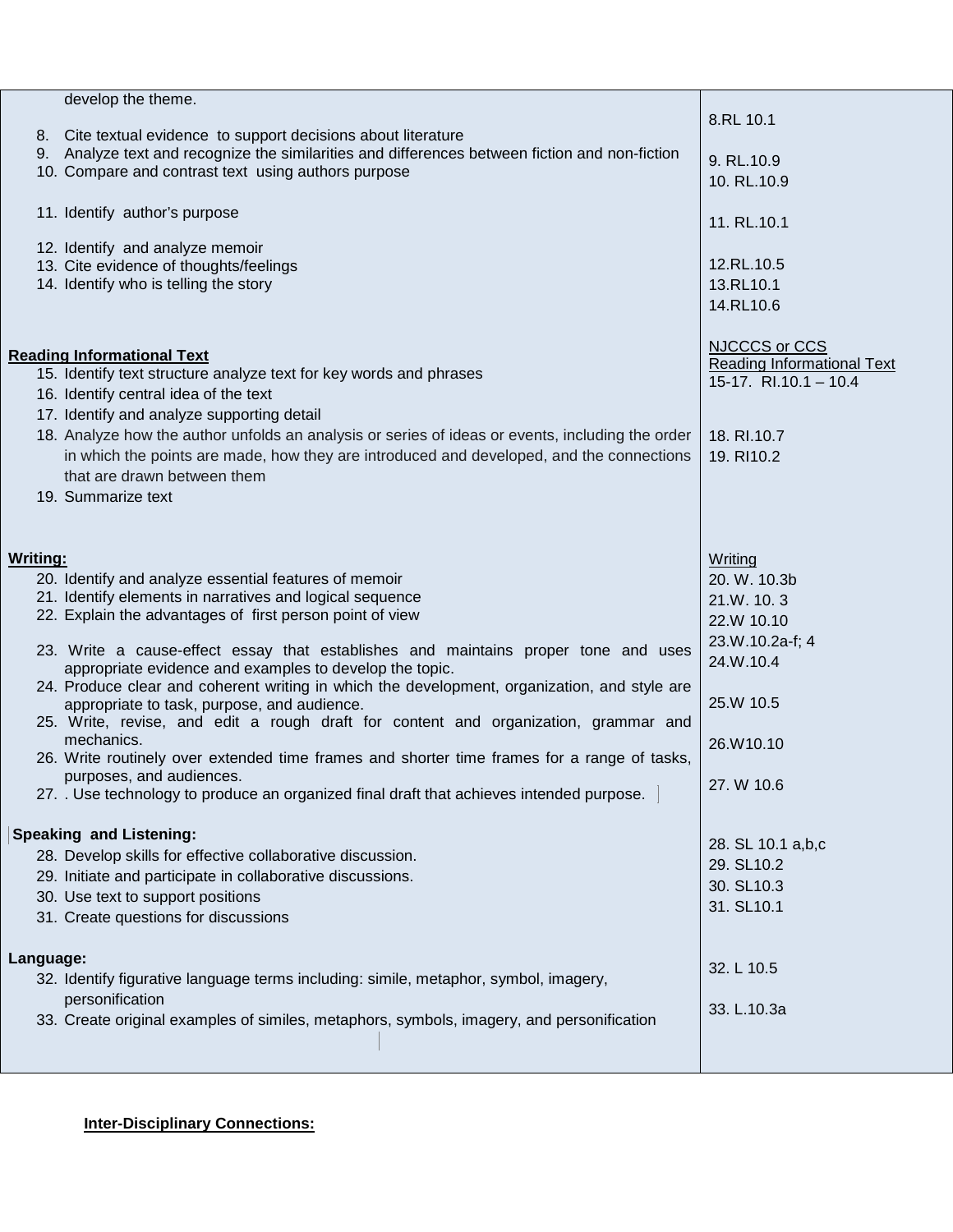**English--**a story or poem about addiction, mental illness, etc. (Poe is a great example, but there are also many others; literature is replete with themes that can be related to the brain)

**History--** "In addition to claiming lives, marriages, homes, and careers, alcoholism has a greedy way of robbing its victims of brain-power as well." Research on the social-economic effects of alcohol abuse on society over the ages; discussion/analysis of temperance movements and Prohibition.

**Science--**Research on the technology of magnetic resonance imaging used to assess the brains of 15 alcoholdependent and 10 healthy subjects mentioned in the article.

**Psychology--**Research on the cognitive and emotional toll of addictive behavior.

 **Sociology-** Cultural aspects about life, family, community

## **Students will engage with the following text:**

Short Fiction: The Lottery by Shirley Jackson, Jack London collection of short stories

#### **Long Fiction:**

Class Novel: Secret Life of Bees, Absolutely True story of a Part Time Indian

SSR TEXT-Student choice( teachers should lexile the book to be sure that students are reading no more than 50- 100 point below or above reading Lexile *Raisin in the Sun* 

- *The Crucible*
- *Death of a Salesman*  Mentor Text

## **Students will write:**

|               | Writing assignments and activities.                    |
|---------------|--------------------------------------------------------|
|               | 1.   Identify and analyze essential features of memoir |
|               | 2. Quick write                                         |
| 3 best times  |                                                        |
| 3 worst times |                                                        |

Write sentences using rules for dialogue Write paragraphs using dialogue Write narrative using dialogue

Write narratives to develop real or imagined experiences or events using effective technique, well-chosen details, and well-structured event sequences.

 a. Engage and orient the reader by setting out a problem, situation, or observation, establishing one or multiple point(s) of view and introducing a narrator and/or characters; create a smooth progression of experiences or events.

 b. Use narrative techniques, such as dialogue, pacing, description, reflection, and multiple plot lines, to develop experience, events, and/or characters.

 c. Use a variety of techniques to sequence events so that they build on one another to create a coherent whole.

 d. Use precise words and phrases, telling details, and sensory language to convey a vivid picture of the experiences, events,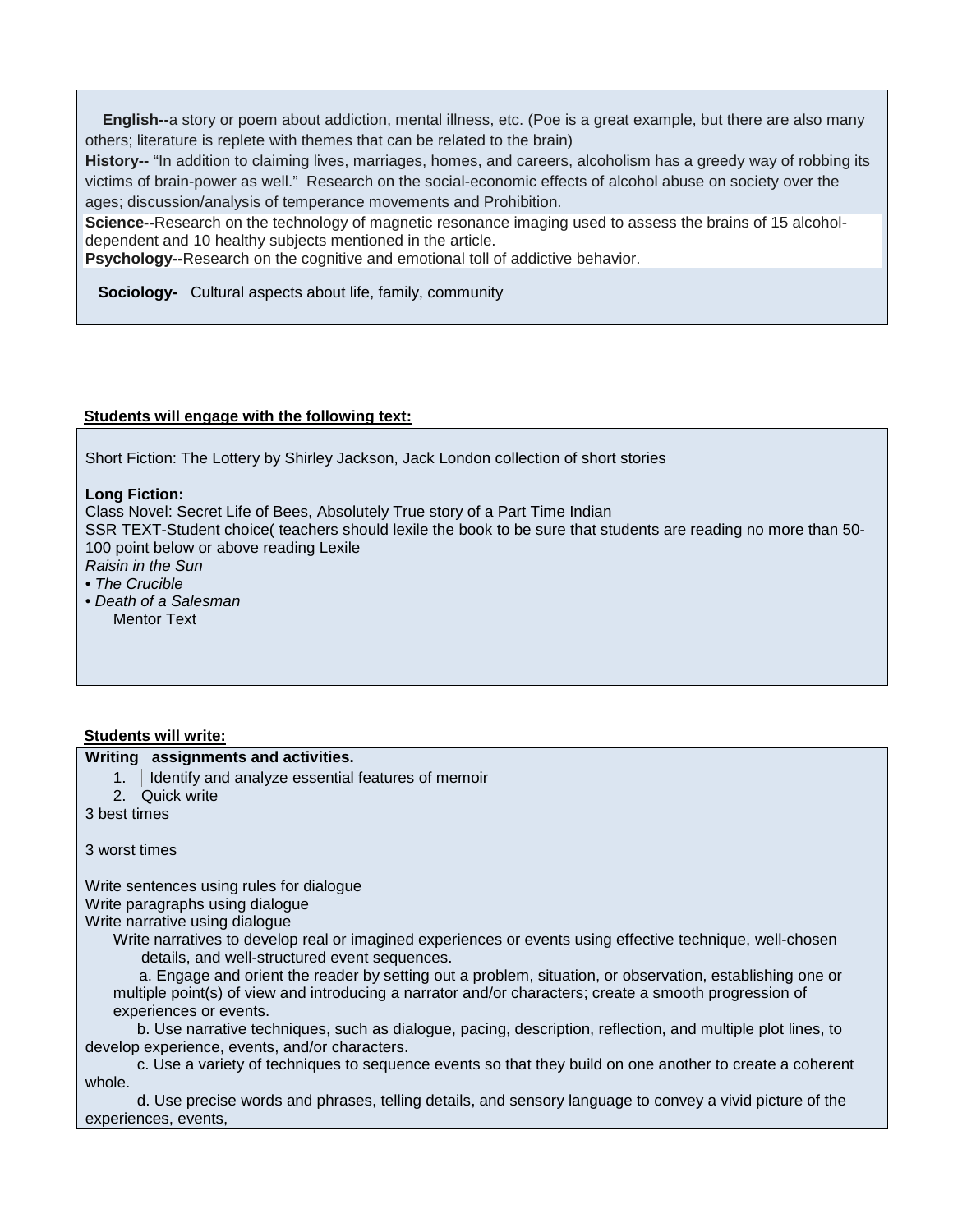## **PART III: TRANSFER OF KNOWLEDGE AND SKILLS DESCRIBE THE LEARNING EXPERIENCE.**

#### **How will students uncover content and build skills.**

- Read and annotate short story for figurative language, authors purpose and dialogue
- **Double entry journals**
- **Annotate to cite evidence to support claim about literature**
- **Tiered assessments including sentence frame and page number**
- **•** Create plot map using sequence of events
- **Assessments**
- **Create story board**
- Power point
- **Prezi**

posters

- Use text with dialogue and show students examples
- **Have students Write dialogue in narrative**
- **EXEDENT** identify the rule the author applied in example text
- Read and annotate to identify features of memoir
- Cite evidence why did the author write memoir

Teach universal themes using real life scenarios

Use tiered assignments

( level one: identify theme

Level two: identify theme and explain reasons

Level three : identify theme, explain reasons and apply to a different scenario)

Methods of characterization; characterization chart

write a short narrative piece in which they must develop a main character

Write descriptive paragraph about person; sensory details graphic organizer

Develop list of adjectives

( A to Z boards)

Model paragraphs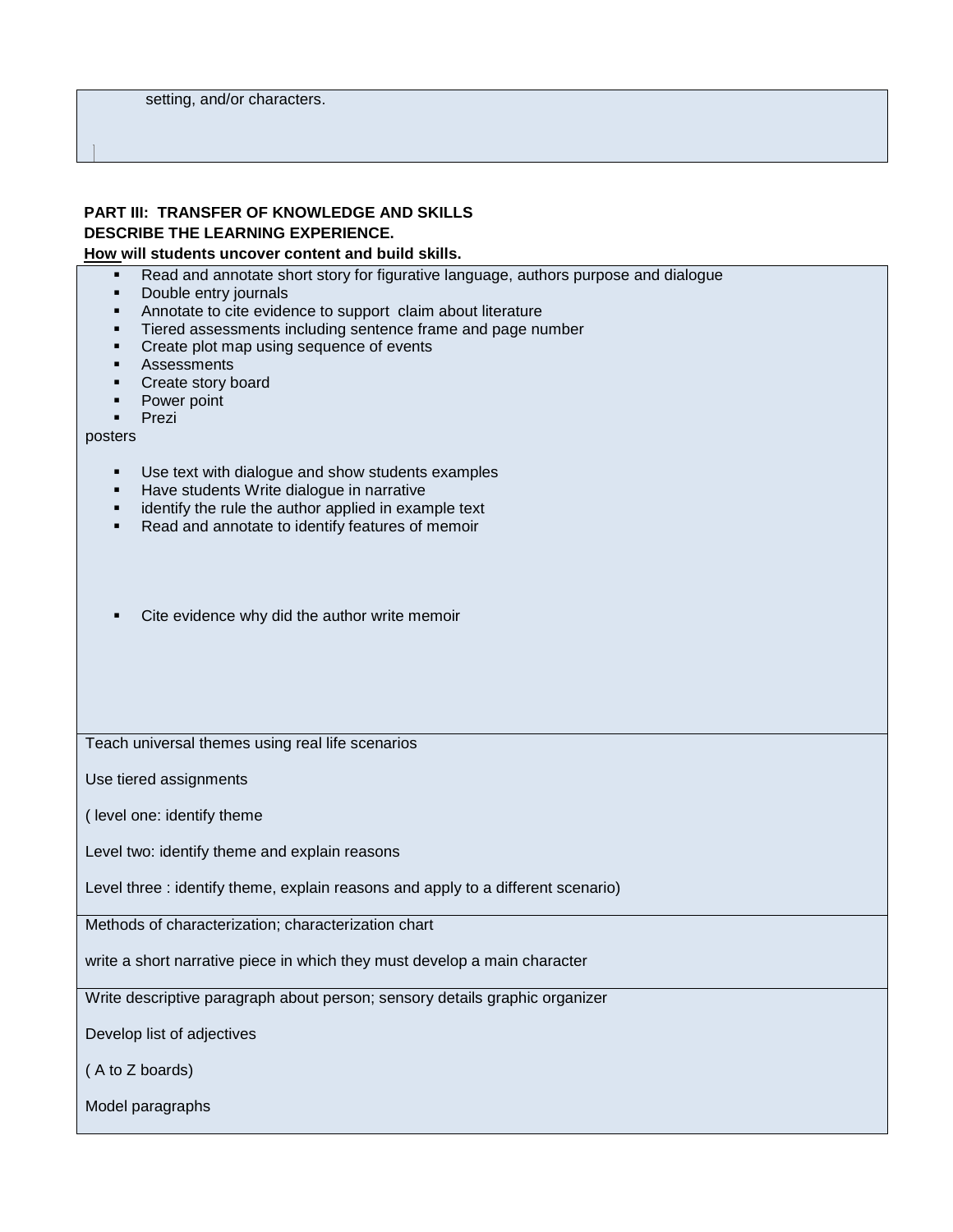| Create descriptive brochure using Microsoft publisher about a favorite place (real or imagined); sensory details |  |
|------------------------------------------------------------------------------------------------------------------|--|
| organizer                                                                                                        |  |

Produce texts that demonstrate the understanding of development, organization, style and word choice

Readers/ Writers' Notebook responses/ Table of contents/ Individual goal for each student per marking period

Think/Pair/ Share: writers notebook responses

Create questions from stories; Provide question stems; students cite evidence from text in response;

Pair up with students who have been given same question; collaborate to present response to class

Differentiate fact from opinion, make inferences

Summarize

Define, Identify and create examples of figurative language

( simile, metaphor, symbol, imagery, personification); create posters

## **PART IV: EVIDENCE OF LEARNING IDENTIFY THE METHODS BY WHICH STUDENTS WILL DEMONSTRATE THEIR UNDERSTANDING OF CONTENT AND THEIR ABILITY TO APPLY SKILLS. IDENTIFY BLOOM'S LEVELS.**

**Evaluating Analyzing Applying Understanding** Remembering

**Formative Assessments:**

 **Short Story quizzes and tests , writing paragraphs, writing memoir create plot maps** 

#### **Accommodations/Modifications:**

**Tiered instruction will take place so that all students have the opportunity to grow.** At the highest level, the instructional focus emphasizes student higher order thinking (i.e., application, analysis, synthesis, evaluation) and engaged learning. Instructional emphasis is, placed on higher levels of cognitive processing and in-depth treatment of the content using a variety of thinking skill strategies (e.g., problem-solving, decision-making, reflective thinking, experimentation, scientific inquiry).

Digital tools and resources are used by students to carry out teacher-directed tasks that emphasize higher levels of student cognitive processing relating to the content under investigation.

 **Sentence frames, paragraph frames, word bank, transition words list, limit writing to paragraph, three paragraphs five paragraph**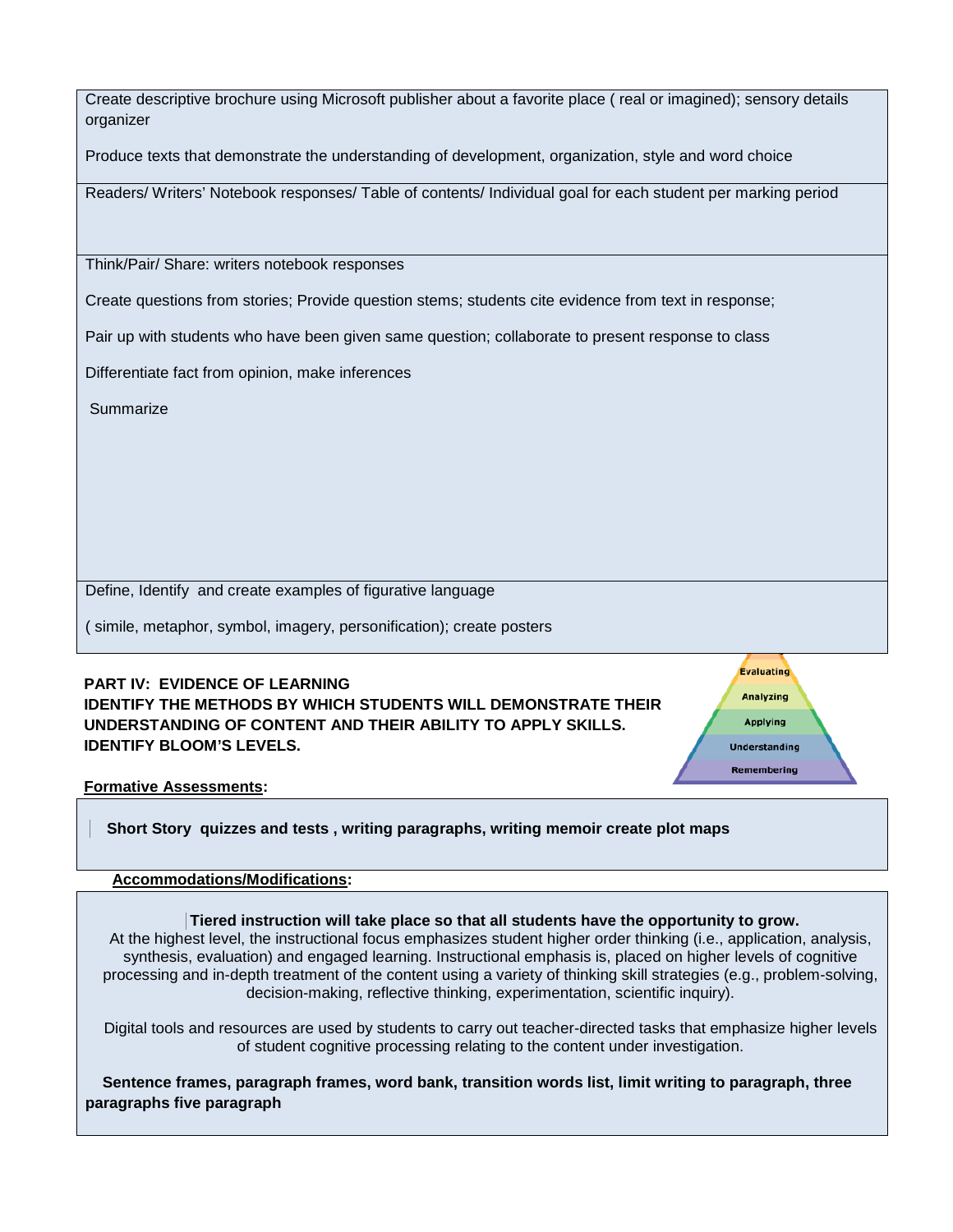#### **Summative Assessments:**

**Achieve3000 level set, Achieve3000 reading comprehension scores. Use annotation rubric for good annotation skills End of unit test Prewriting draft,** 

## **Accommodations/Modifications:**

Limit number of questions for reading guidelines.

Provide student with passages that are at his/her lexile .

Chunk reading material.

Provide hints in the margin for close readings and annotations

Provide guided Cornell notes or copies of notes for reading selection; provide reading check questions prior to lesson to allow student to be prepared; familiarize with new vocabulary prior to lesson; choose cooperative learning groups that foster effective work and appropriate socialization; break lessons and information into smaller portions (chunking); incorporate the use and manipulation of technology (Inspiration Software, PowerPoint, Prezi); allow students alternative assessment options that suit their specific learning styles; provide extra time for writing assignments or a reduction of length; allow students the rewrite option to foster learning opportunities; provide students with examples of teacher expectations; provide erasable highlighters during annotating and closed reading.

## **Performance Assessments:**

### **The following assessments require students to transfer knowledge in the creation of original work.**

- Essay writing that analyzes cause-effect relationship of selected topic.
- Have students Write dialogue in narrative, check for punctuation, and reason for dialogue
- Create plot map to check for comprehension, build on comprehension and make connections to plot map, evaluate character motivation, sequence of events and resolution,
- Assessments to measure reading comprehension
- Create story board
- Power point
- Prezi
- posters
- Projects such as design, develop, and test a digital learning game to demonstrate knowledge and skills related to curriculum content

**Accommodations/Modifications:**

**Limit number of paragraphs for struggling writers. Provide outlines and frames for struggling writers. Limit number of required slides for PowerPoint Limit writing according to ability; paragraph writing; essay writing. Provide alternate rubrics to accommodate learner.**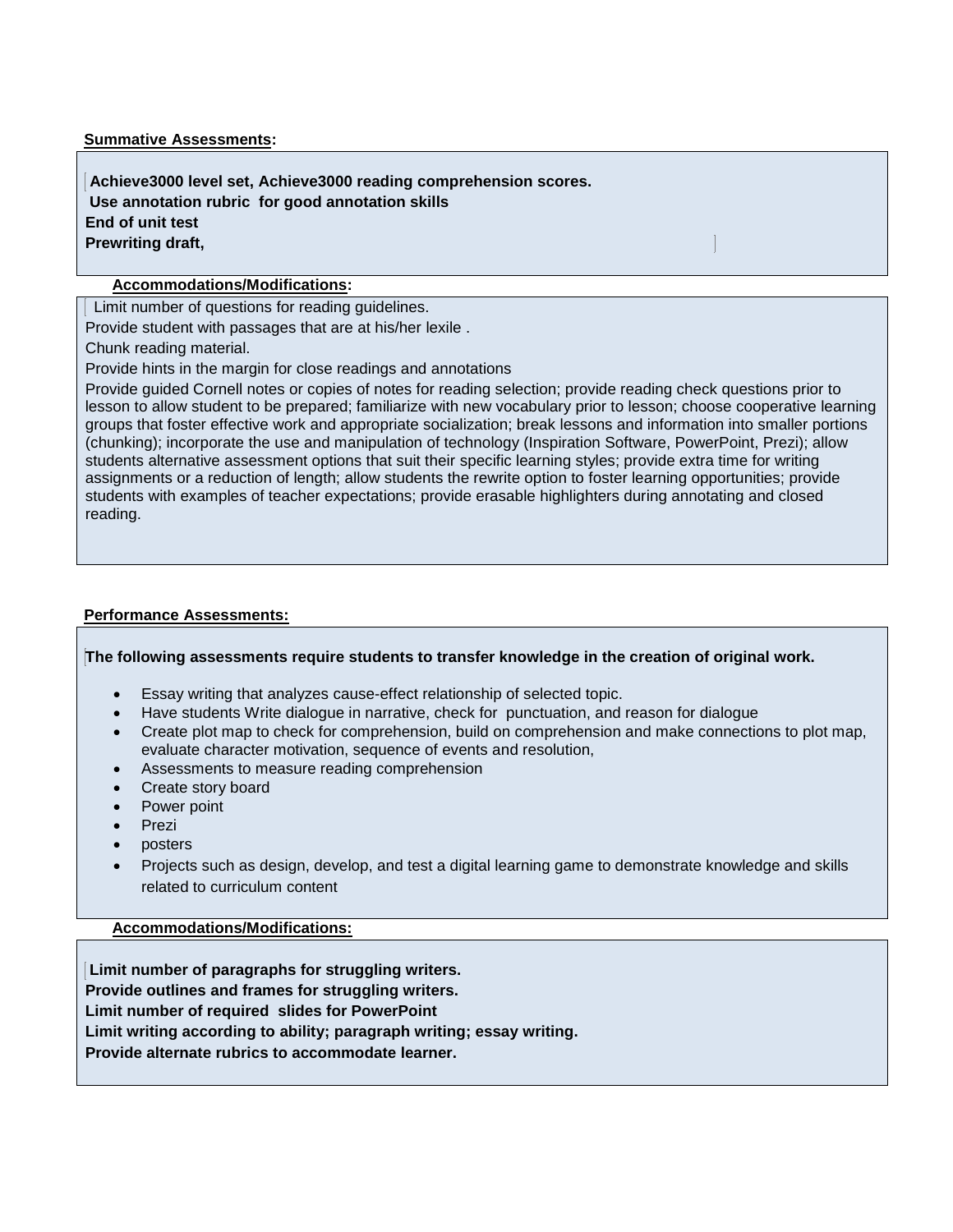Black Horse Pike Regional School District Curriculum Template ENGAGING STUDENTS • FOSTERING ACHIEVEMENT  $\bullet$  CULTIVATING 21<sup>ST</sup> CENTURY GLOBAL SKILLS

**Course Name: Resource English Course Number:**

## **PART I: UNIT RATIONALE WHY ARE STUDENTS LEARNING THIS CONTENT AND THESE SKILLS?**

| <b>Course/Unit Title: Resource</b> | Unit 3 Summary:                                                                                                                                                                                                                                                                                                                                                                                                                                                                                                                                                                                                                                                                                                                                                                                |
|------------------------------------|------------------------------------------------------------------------------------------------------------------------------------------------------------------------------------------------------------------------------------------------------------------------------------------------------------------------------------------------------------------------------------------------------------------------------------------------------------------------------------------------------------------------------------------------------------------------------------------------------------------------------------------------------------------------------------------------------------------------------------------------------------------------------------------------|
| <b>English</b>                     | This unit focuses on slowing the pace and carefully exploring complex text                                                                                                                                                                                                                                                                                                                                                                                                                                                                                                                                                                                                                                                                                                                     |
| <b>Critical reading, deep</b>      | through reading and rereading sections to fully explore the ideas, structures,                                                                                                                                                                                                                                                                                                                                                                                                                                                                                                                                                                                                                                                                                                                 |
| understanding of complex text      | and layers of meaning. The emphasis is placed on depth of student                                                                                                                                                                                                                                                                                                                                                                                                                                                                                                                                                                                                                                                                                                                              |
| Grade Level(s)10                   | understanding of the text they are reading. In order to keep this focus on<br>deep student analysis of texts some works are read in their entirety, while<br>many others are read in excerpted selections. The goal of this unit is to<br>increase reading efficiency and student's ability to read closely and raise<br>and answer evidence based questions. The emphasis of this unit is<br>designed to increase the ability to read text closely, to investigate ideas, and<br>to deepen understanding through research so that students can make<br>evidence based claims, evaluate ideas, concepts and opinions. This unit<br>provides an opportunity to analyze models of effective persuasive speech in<br>preparation for the possibility of writing and delivering original speeches. |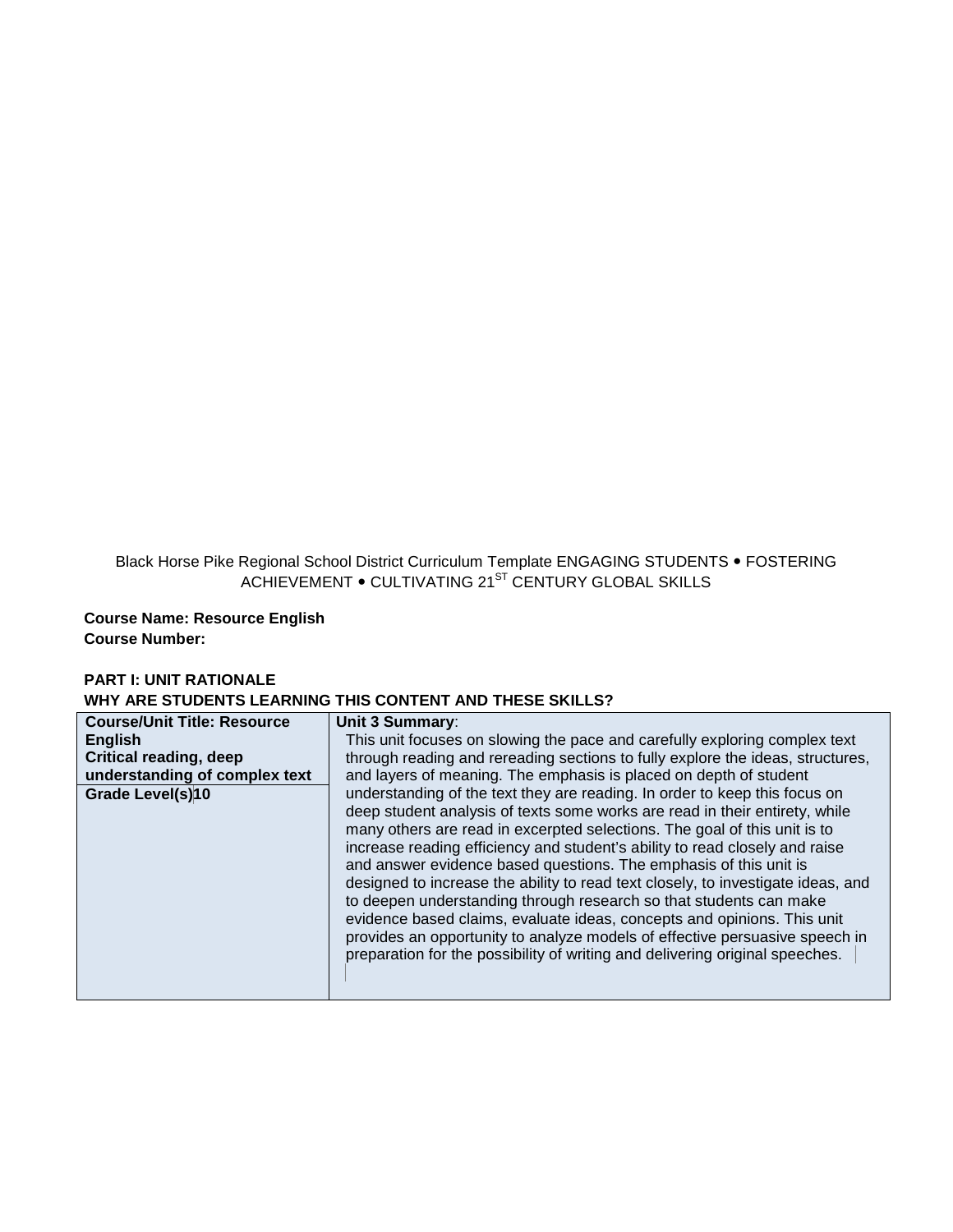| <b>Essential Question(s):</b><br><b>Reading Informational Text:</b>                                                                                      | <b>Enduring Understanding(s):</b><br>Reading Informational Text:                                                                                                                                                                                                                                                                          |
|----------------------------------------------------------------------------------------------------------------------------------------------------------|-------------------------------------------------------------------------------------------------------------------------------------------------------------------------------------------------------------------------------------------------------------------------------------------------------------------------------------------|
| . Why do we read informational<br>text?                                                                                                                  | . We read informational text for a wide variety of purposes, such as<br>obtaining information, pursuing our own specific interests and preferences,<br>and building knowledge of the natural and social world.                                                                                                                            |
| How can we as readers increase<br>our fluency and comprehension?                                                                                         | • Informational text encourages the reader to make connection to prior<br>knowledge, to ask questions, to make inferences, and to synthesize<br>information as it builds vocabulary, knowledge gained from charts, graphs,<br>diagrams and tables.                                                                                        |
| • How is informational text<br>different from literary text?                                                                                             | • Over all academic and college success relies heavily on informational<br>reading and writing<br>Career readiness and success in the work place relies heavily on<br>informational reading and writing                                                                                                                                   |
| How do readers identify and<br>evaluate text structure?                                                                                                  | . Informational text engages the reader in aspects of the real world.<br>. Informational text has many types of organizational structures which are<br>necessary to identify before interpreting, gaining deepened understanding,<br>analyzing and evaluating information for accuracy, relevance and validity.                           |
| • How do we evaluate and make<br>judgments about what we read?                                                                                           | Before students can establish a position on a topic; students must first<br>understand objectively a complex issue through exploratory inquiry and<br>close reading of information on the topic, then study multiple perspectives<br>on the issue.                                                                                        |
|                                                                                                                                                          | <b>Writing</b>                                                                                                                                                                                                                                                                                                                            |
| <b>Writing:</b><br>How do you research cause and<br>effect relationship of a problem?<br>How does an author's use of<br>language to advance a particular | Research requires selecting credible sources<br>From their reading and research, students are lead to craft an<br>Argumentative plan that explains and supports their position, acknowledges<br>the perspectives and positions of others, and uses evidence gleaned through<br>close reading and analysis to support their claims.        |
| point of view or purpose?<br>How is the style of writing<br>influenced by purpose?                                                                       | Writer must establish clear purpose for writing.<br>Writers must evaluate evidence to develop subject according to purpose.<br>With a well-developed logical and well supported chain of reasoning, student<br>develop an argumentative essay where they communicate their thinking and<br>contribute to reasoned debate about the issue. |
| • Why are drafting, revising, and<br>editing necessary to good<br>writing?                                                                               | Writers must engage in all steps of the writing process in order to increases<br>clarity and complexity.<br>• Revising and editing writing clarifies intent and coherence so the message<br>is properly understood.                                                                                                                       |
| • How does revising and editing<br>strengthen ideas, organization,<br>voice, word choice sentence<br>fluency, and conventions?                           | • Reflection is an integral part of the writing process that enables writers to                                                                                                                                                                                                                                                           |
| • How can writers use evaluation<br>and reflection to improve their<br>writing?                                                                          |                                                                                                                                                                                                                                                                                                                                           |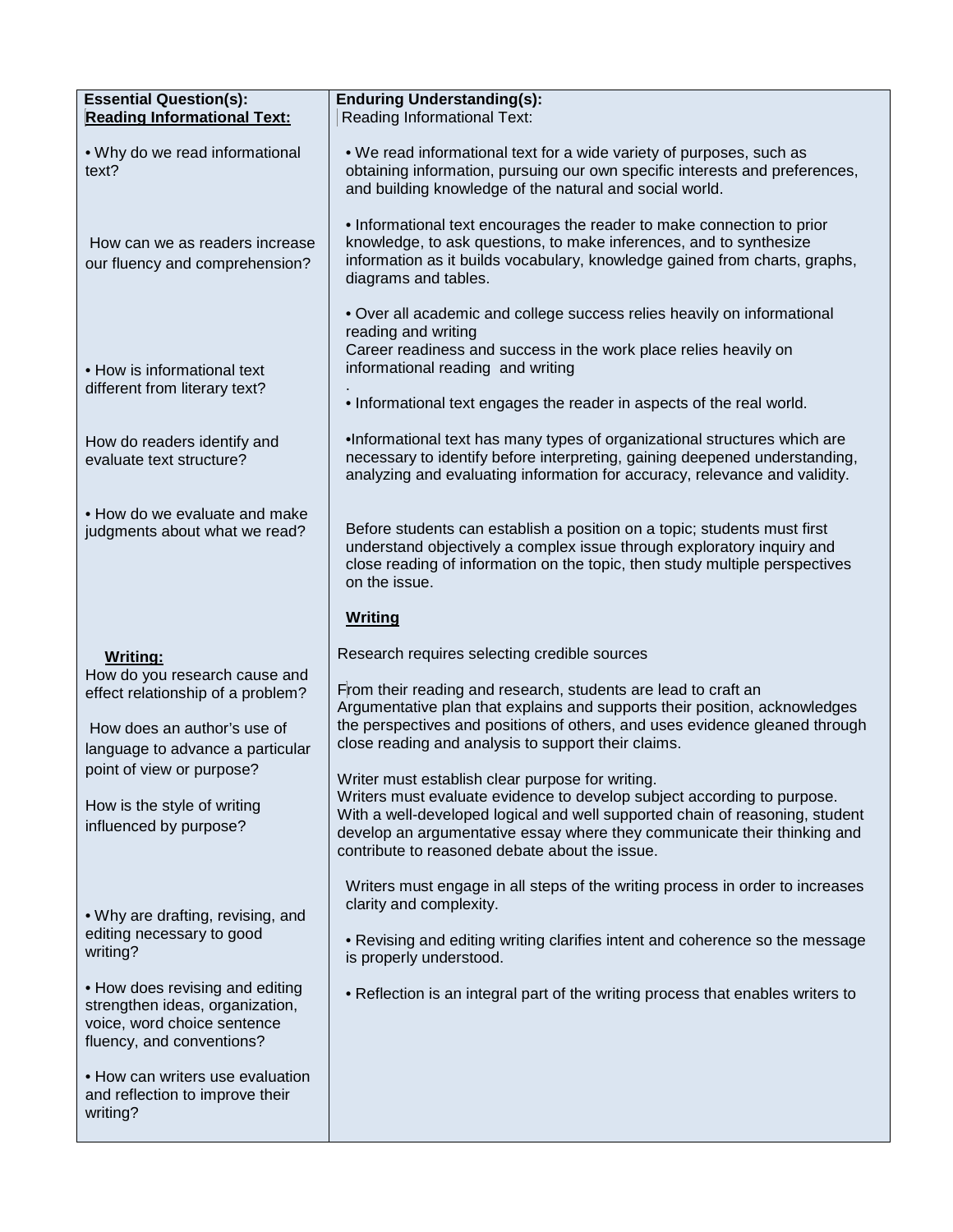| <b>Speaking and Listening:</b><br>What purpose do strong<br>persuasive skills serve?<br>How do good writers and                                             | <b>Speaking and Listening:</b><br>• Good speakers thoughtfully manipulate language to convey the<br>appropriate message for the specific purpose and audience.<br>Good speakers and writers defend their positions by using persuasive<br>techniques, strong evidence and reasoning to persuade audiences. |
|-------------------------------------------------------------------------------------------------------------------------------------------------------------|------------------------------------------------------------------------------------------------------------------------------------------------------------------------------------------------------------------------------------------------------------------------------------------------------------|
| speakers defend their position?<br>How can collaboration and<br>discussion increase our<br>understanding of an issue?                                       | Group discussion allows us to share our own ideas as well as consider other<br>viewpoints to clarify, reshape, or change our original ideas.                                                                                                                                                               |
| Why are good public speaking<br>skills important?                                                                                                           | Good public speaking skills allows for clear communication of ideas and<br>knowledge.                                                                                                                                                                                                                      |
| How do effective speakers<br>communicate so others will listen<br>and understand the message?                                                               | Effective speakers manipulate language to convey the appropriate message<br>for the specific purpose and audience.                                                                                                                                                                                         |
| Language                                                                                                                                                    | Language:                                                                                                                                                                                                                                                                                                  |
| How does sentence structure<br>improve fluency and make writing<br>interesting to read?                                                                     | Good writers use various types of sentence structure and length to convey<br>meaning and add variety.                                                                                                                                                                                                      |
| • Why is command of the<br>conventions of standard English<br>important?<br>• How do we increase word<br>knowledge and make it easier to<br>comprehend what | • Mastery of standard English conventions improves the quality and<br>effectiveness of written and spoken communication.                                                                                                                                                                                   |
|                                                                                                                                                             | · Systematic vocabulary development increases reading comprehension and<br>improves written and oral communication.                                                                                                                                                                                        |

## **PART II: INSTRUCTIONAL STRATEGIES AND RESOURCES DESCRIBE THE LEARNING TARGETS.**

**After each target, identify the NJCCCS or Common Core Standards that are applicable**

| <b>Learning Target</b>                                                                    | <b>NJCCCS or CCS</b> |
|-------------------------------------------------------------------------------------------|----------------------|
| <b>Reading Informational Text:</b>                                                        |                      |
|                                                                                           | 1. RI.10.1, 10.2     |
| 1. Follow question guidelines for reading closely and Cite textual evidence of author     | 2. RI.10.5, 10.6     |
| purpose and central idea                                                                  | 3-5. RI.10.4         |
| 2. Analyze supporting details and text structure.                                         |                      |
| 3. Define and Identify: facts/statistics, use of bandwagon appeal, use of emotional       |                      |
| appeal, use of anecdotes, use of testimonials, use of repetition; use of expert testimony | 6.RI.10.8            |
| use to evaluate the use of language to convey tone                                        | 7. RI.10.9           |
|                                                                                           |                      |
|                                                                                           |                      |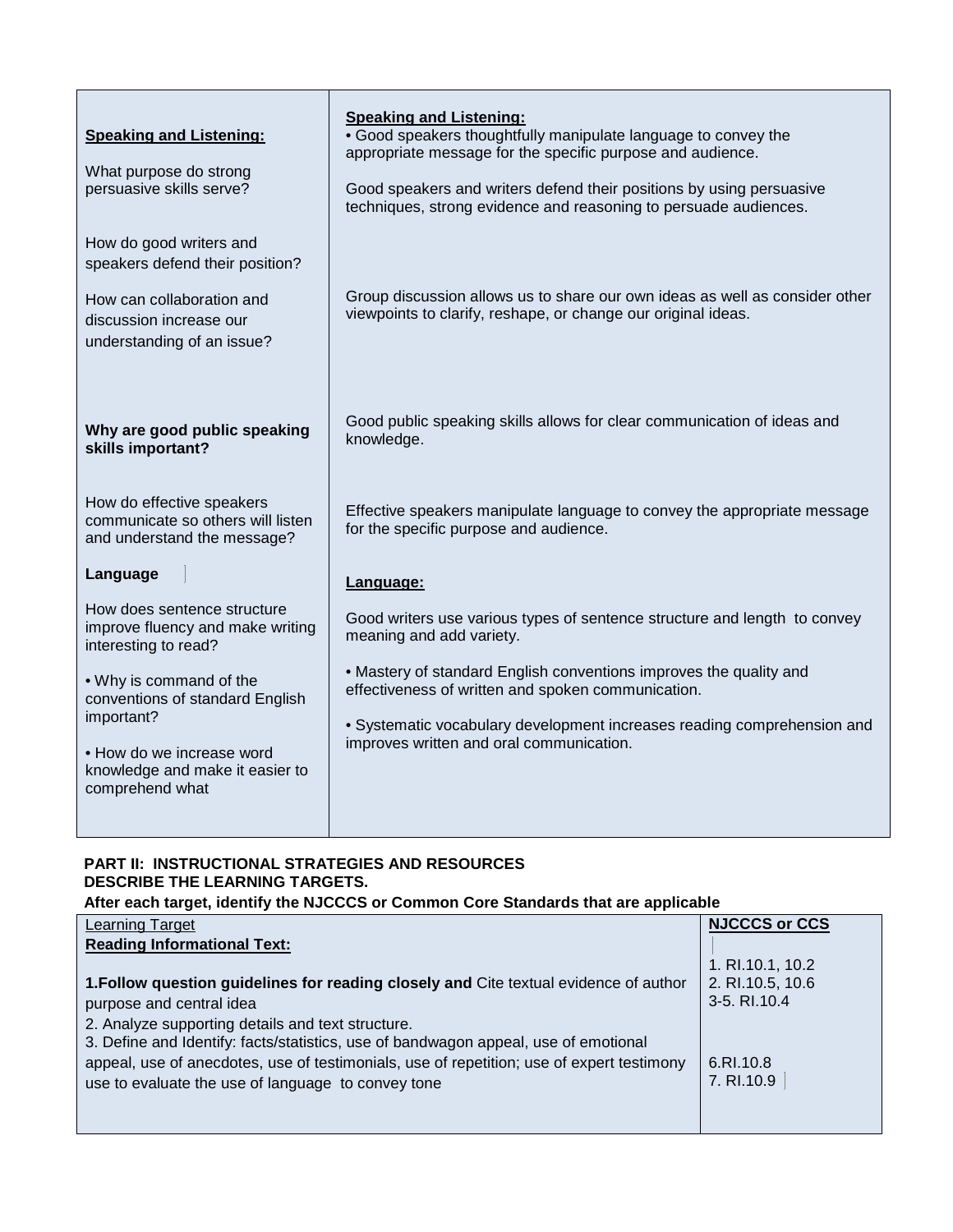| 4. Differentiate between propaganda/persuasion AND fact/opinion                                                                                                                                                                                                                                                                                                                                                                                                                                                        |                                                                                                                  |
|------------------------------------------------------------------------------------------------------------------------------------------------------------------------------------------------------------------------------------------------------------------------------------------------------------------------------------------------------------------------------------------------------------------------------------------------------------------------------------------------------------------------|------------------------------------------------------------------------------------------------------------------|
| 5. Analyze craft and style of the piece and make connections between ideas.<br>6. Delineate and evaluate claims in an argument<br>7. Analyze seminal documents of historical and literary significance<br><b>Writing</b><br>8. Take notes, citing evidence to support authors point of view from an essay that cites<br>at least 2 sources and contains a Works Cited page.<br>9. Explain the advantages of the author's point of view and Support claims with valid<br>reasoning and sufficiently researched evidence | <b>Writing</b><br>8. W.10.7<br>9-10. W.10.1, a-3<br>11. W.10.5<br>12-13. 10.4, 10.5, 10.6<br>14.10.8<br>15.10.10 |
| 10. Use graphic organizer with prompts to organize discussion of claims and counter<br>claims                                                                                                                                                                                                                                                                                                                                                                                                                          |                                                                                                                  |
| 11. Use guided notes with prompting to address evidence and reasoning that is<br>significant to audience and purpose<br>12. Write, revise and edit a rough draft for content and organization, grammar and<br>mechanics                                                                                                                                                                                                                                                                                                |                                                                                                                  |
| 13. Use technology to produce an organized final draft that achieves intended purpose<br>14. Use evidence to delineate and evaluate argument in texts<br>15. Write routinely over extended time frames and shorter time frames for a range of<br>tasks, purposes, and audiences.<br><b>Speaking and Listening:</b>                                                                                                                                                                                                     | <b>Speaking and</b><br>Listening:<br>16-18. SL.10.1a, b;<br>10.2, 10.3 10.4                                      |
| 16. Use check list to prepare for collaboration and discussion                                                                                                                                                                                                                                                                                                                                                                                                                                                         |                                                                                                                  |
| 17, Present personal views on issues represented in literature and refer to text in<br>preparing and supporting one's perspective through classroom discussion.<br>18. Engage in dialogue and listen and summarize speakers' views<br>Language                                                                                                                                                                                                                                                                         | Language<br>19.L.10.1a<br>20.L.10.4a<br>21.L10.4b                                                                |
| 19. When writing and speaking use repetition of a chosen grammatical form within a<br>sentence and follow the same grammatical pattern for clarity.<br>20. Use context clues to determine meaning<br>21. Identify parts of speech and use parts of speech correctly.<br>22. Identify purpose of connotation and denotation within text                                                                                                                                                                                 | 22.L.10.5b                                                                                                       |
|                                                                                                                                                                                                                                                                                                                                                                                                                                                                                                                        |                                                                                                                  |

## **Inter-Disciplinary Connections:**

 **History** – Study of historical documents

 Science- Earth science related articles such as global warming, and Pollution. Medical related articles such as neurological disorders, chromosomal disorders and birth defects.

## **Students will engage with the following text:**

## **Nonfiction lexiled articles generated through achieve 3000.**

#### **Excerpts from:**

"Declaration of Independence" Thomas Jefferson

- from *The American Crisis* Thomas Paine
- "Speech in the Virginia Convention" Patrick Henry
- "Sinners in the Hands of an Angry God" Jonathan Edwards

Scholastics *10 Greatest Speeches*

Independent Reading: Students will choose a fiction or non-fiction text to read independently.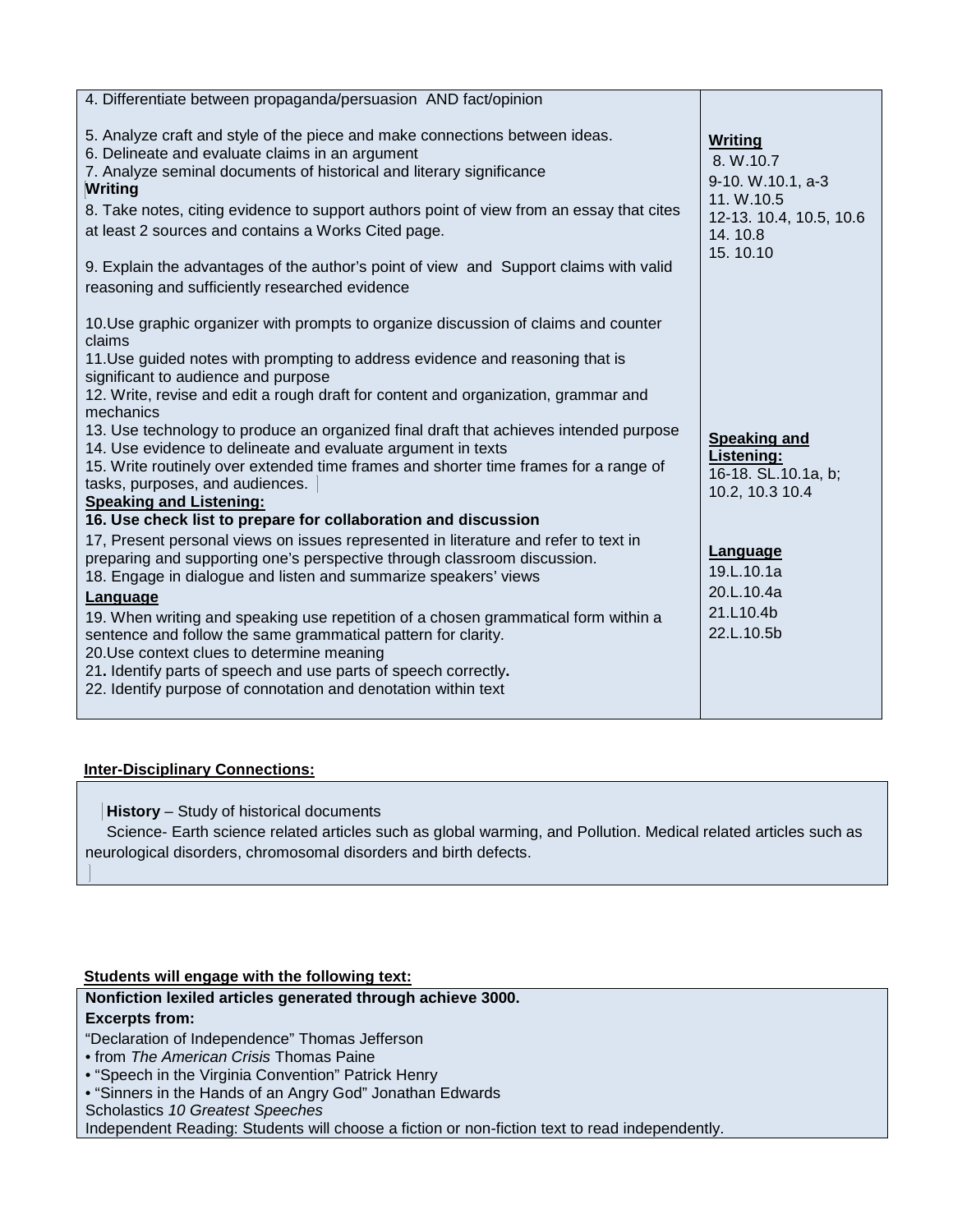#### **Students will write:**

## **Reading log response to independent reading**

**Achieve3000 thought question**

**Open ended response to questions prompted from nonfiction text, famous speeches and articles using textual evidence**

## **Research based paper, essay or paragraph**

Students write in response to speeches, essays, and articles read as a class and through independent choice selection. Students respond to elements and ideas studied in this unit.

#### **Accommodations/Modifications:**

Emphasis on content rather than grammar and mechanics.

Provide graphic organizers with prompts.

Provide frames, prompts and fill in the blank for assistance.

Allow extra time and rewrites for rough drafts and final drafts; allow student to write rough and final drafts during class time with teacher support.

Provide examples for students so that they have a model to follow Adjust grading rubric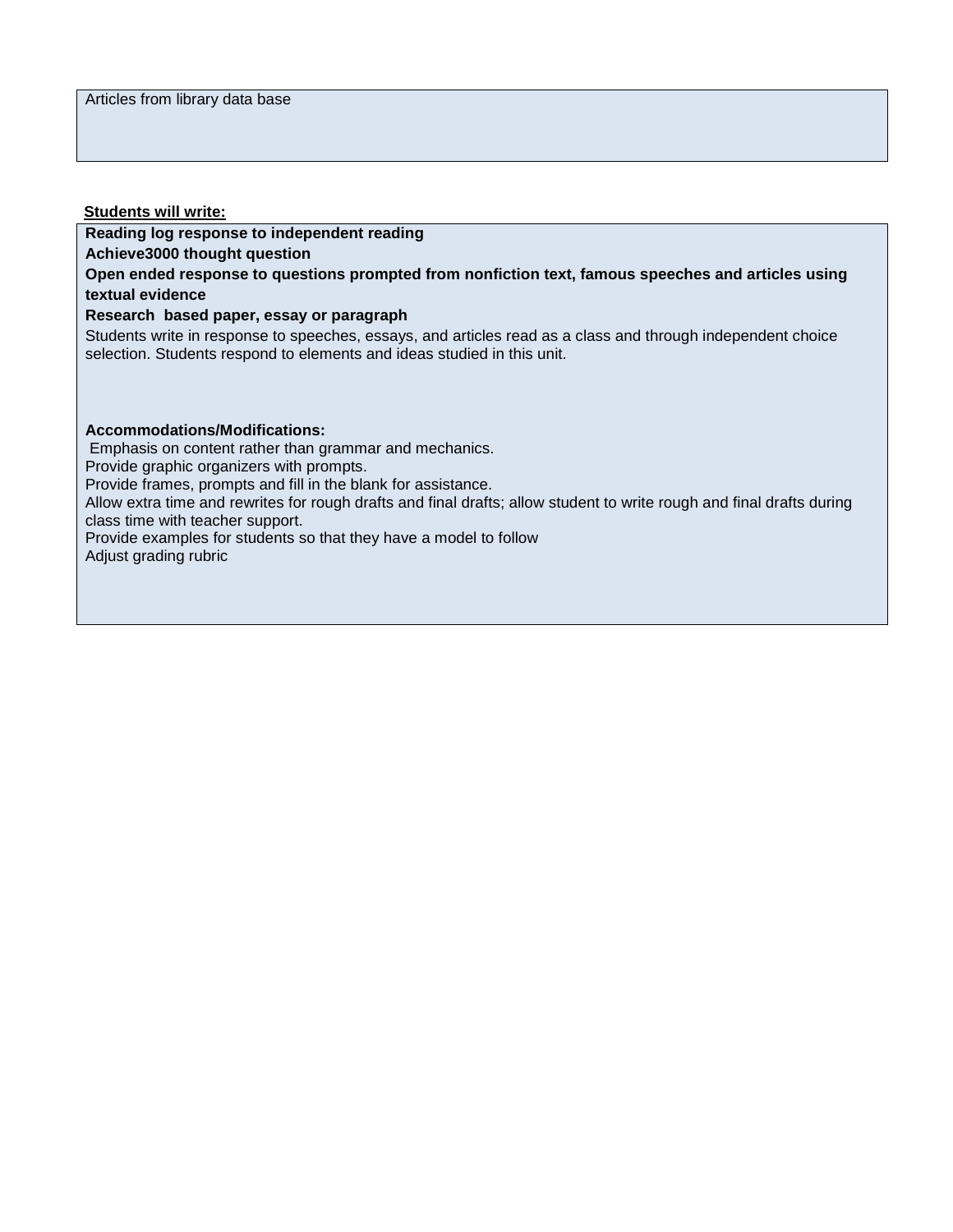## **PART III: TRANSFER OF KNOWLEDGE AND SKILLS DESCRIBE THE LEARNING EXPERIENCE. How will students uncover content and build skills.**

*Teacher model lesson on closely reading text. Lesson on reading informational text closely. Students will follow the following steps:*

**Part 1. Understanding Close Reading:** Students learn what it means to read a text closely by attending to and analyzing textual details. Students analyze visual-based texts.

**Part 2. Questioning Texts:** Students learn to use questions to guide their approach to, reading, and deeper analysis of texts. Students read and analyze informational texts. Students use question guide lines while reading. Students pair up and share annotated text.

**Part 3. Analyzing Details:** Students learn to analyze textual detail as a key to discovering meaning. Students read, analyze, and compare texts. Students work independently then share in pairs.

**Part 4. Explaining Understanding:** Students learn how to summarize and explain what they have learned from their reading, questioning, and analysis of texts. Students read and analyze three related texts.

**Part 5. Discussing Ideas:** Students learn the characteristics of an effective text-based discussion and demonstrate skills in leading and participating in one.

Students make evidence-based claims using critical reading and writing skill.

## **ORGANIZATION OF INSTRUCTION**

**Part 1. Understanding Evidence-Based Claims:** Students learn the importance and elements of making evidence-based claims through a close reading of part of the text.

**Part 2. Making Evidence-Based Claims:** Students develop the ability to make evidence-based claims through a close reading of the text.

**Part 3. Organizing Evidence-Based Claims:** Students expand their ability into organizing evidence to develop and explain claims through a close reading of the text. Completing guided question graphic organizers and check lists.

**Part 4. Writing Evidence-Based Claims:** Students develop the ability to express evidence-based claims in writing through a close reading of the text.

**Part 5. Developing Evidence-Based Writing:** Students develop the ability to express global evidence-based claims in writing through a close reading of the text.

Students form pairs with a classmate for a Turn-and-Talk about the annotation and note taking processes. Students will discuss two details from the close reading of at least one source by discussing how the details address a selected inquiry question.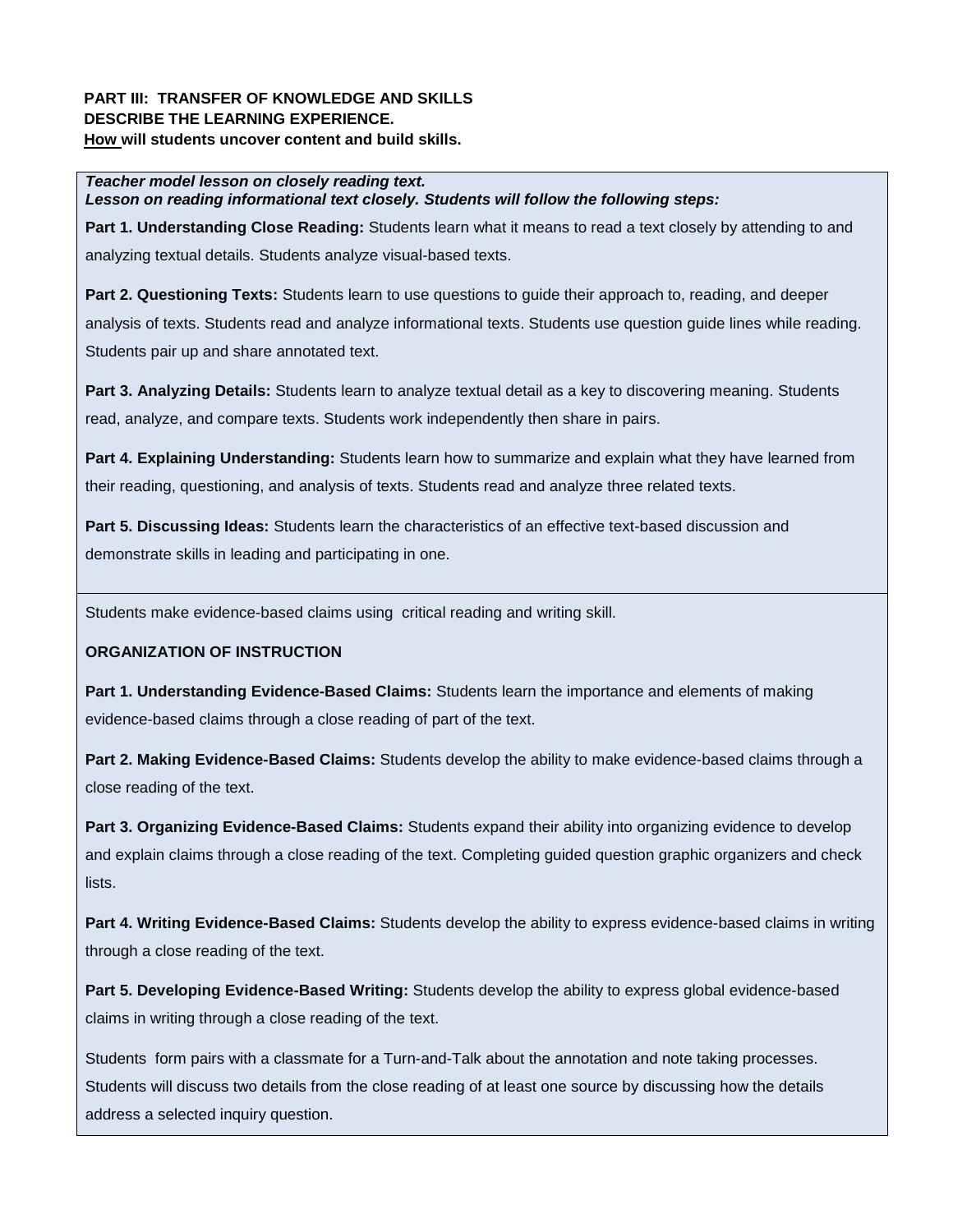Review with students what is perspective? How one understands an issue, including his/her relationship to and analysis of the issue. Review with students what is a central claim? An author or speaker's main point about an issue in an argument. Review with students what is valid reasoning? Valid reasoning is sound or logical relationships among ideas, including relationships among claims and relationships across evidence. Review with students what makes an argument effective? Clearly stated claims. Significant evidence that is relevant and sufficient to the argument's claims. A strong line of reasoning. Review what might make an argument ineffective? It uses a confusing structure. The evidence is unrelated and does not support the argument. The argument ignores other perspectives. The argument does not include effective reasoning, so relationships are missing among the evidence, supporting claims, and central claim. Guide students through a check list to evaluate central claims, supporting claims, reasoning, and evidence in sources, so that they can gain a better understanding of compelling arguments. • **Cornell Notes:** Use to record notes on writing techniques, persuasive strategies, vocabulary. Students reflect on notes to generate questions and summaries. . Provide examples of teacher expectations Review rubric After reading articles/text, students identify current social, political or environmental problems; generate topics for Research Students write informational/argument paper, essay, paragraph, following the writing process. Teacher-student and peer-to-peer conferences of revisions and editing; modeling for students the kinds of questions they should be asking themselves as they write and revise *Individual Assignments:* 

Independent reading with reading log and readers response.

Follow the 5 step writing process for research paper or project

## *Technology:*

• Use of SmartBoard, projector, Power Point, YouTube.com, DVD. Various pictures, texts, movies, or clips (including those with sound) can be displayed on the Board to highlight specific points.

• Use of SmartBoard as an interactive tool to demonstrate how to annotate.

• Use of SmartPens to annotate (underline, circle, or highlight) key points of a text.

**Accommodations/Modifications**: provide questions ahead of time for class discussions; provide guided Cornell notes; Provide lexiled articles so that students can read text independently, provide support for text 100 or more points above lexile; provide color-coded guides and guided notes for thesis creation/outline/source cards/in-line citations; create a graphic organizer for outline; allow for extra time on outlines, rough drafts, and final drafts;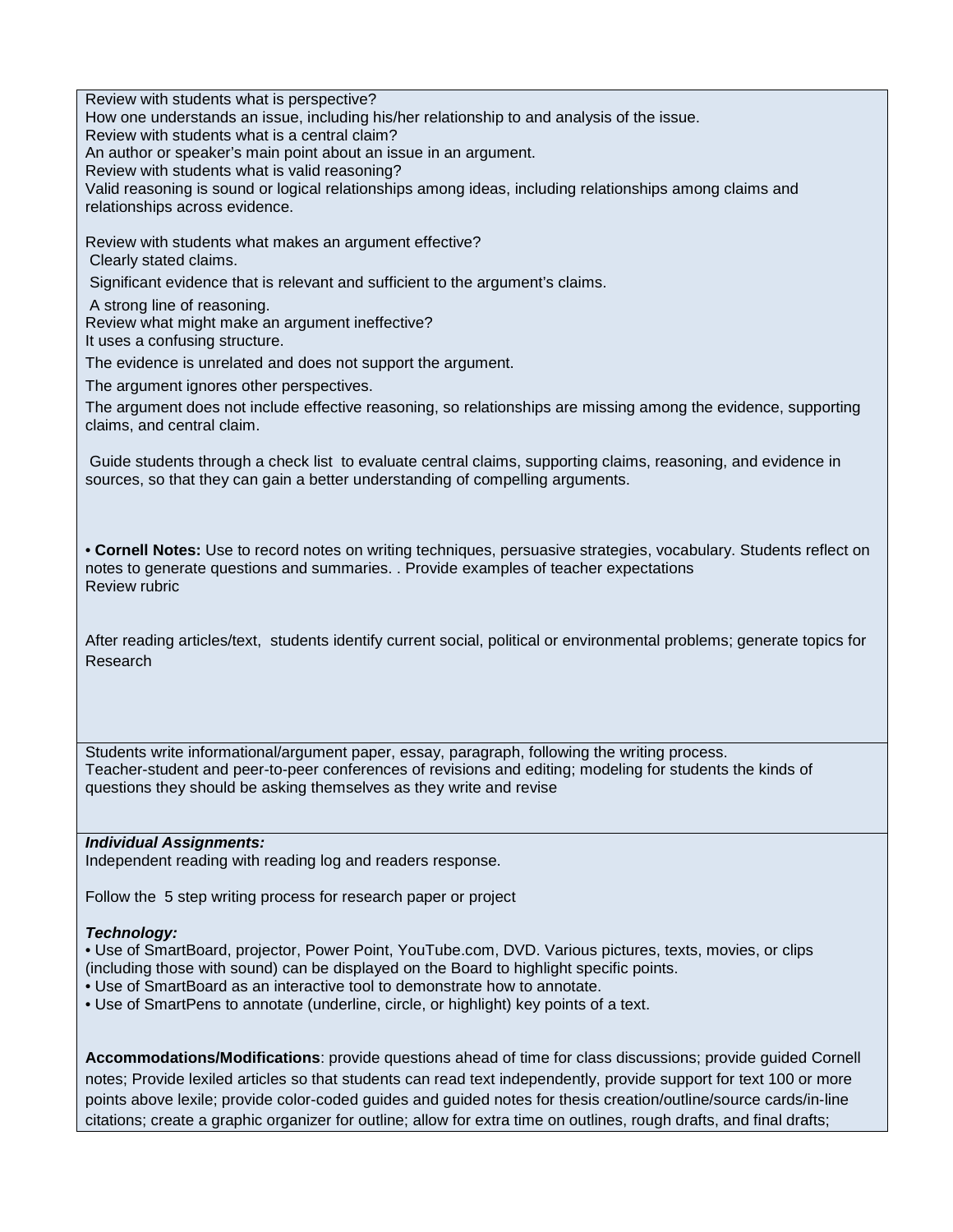| complete all writing in class for teacher support. |  |  |  |  |
|----------------------------------------------------|--|--|--|--|
|                                                    |  |  |  |  |



**PART IV: EVIDENCE OF LEARNING IDENTIFY THE METHODS BY WHICH STUDENTS WILL DEMONSTRATE THEIR UNDERSTANDING OF CONTENT AND THEIR ABILITY TO APPLY SKILLS. IDENTIFY BLOOM'S LEVELS.** 

**Evaluating** Analyzing **Applying Understanding** Remembering

#### **Formative Assessments:**

The following assessments will be used to gauge students' understanding of key concepts, as well as students' abilities to use their knowledge to engage in analysis and evaluation. These assessments require students to think independently as well as collaboratively. Teachers will use these assessments throughout the unit to determine where interventions and modifications are necessary in order to prepare students for summative and performance assignments.

**Bloom's Levels:** *Remembering, Understanding, Applying* 

- **Vocabulary- Questioning to determine if student use context clues to determine unknown words**
- **Cornell Notes:** Summary and collaborative & independent reflections.
- **Quizzes: Achieve3000 activity questions and thought questions**

• **Warm-up & Closure activities:** Activities related to learning objectives that engage students in applying skills, evaluating text, determining main ideas, and generating thoughts through writing tasks; use of graphic organizers and exit slips as appropriate.

• **Whole-class observations, discussion, and questioning** 

•Class discussions and annotation of text completion of guided question

• **Reader'sresponse:** Responses to independent reading, making connections to real-life events that correspond to events in the novel or topics/themes in informational articles; collection of writing ideas; development of narrative writing; revisions for word choice, grammar, and sentence structure.

• **Individual writing conferences**: Student-teacher and peer-to-peer conference discussions and observations offer opportunity for teacher evaluation; students should also engage in self-evaluation and reflection.

• **Class participation**: Students complete given assignments, take notes in class, and participate in whole-class and small-group discussions based on the following: text annotations; student-based questions; and analysis of characters, language, story elements, and themes, especially as they relate to real life.

• **Independent reading assessment***: Projects and graphic organizers for independent reading***.** 

**Accommodations/Modifications:**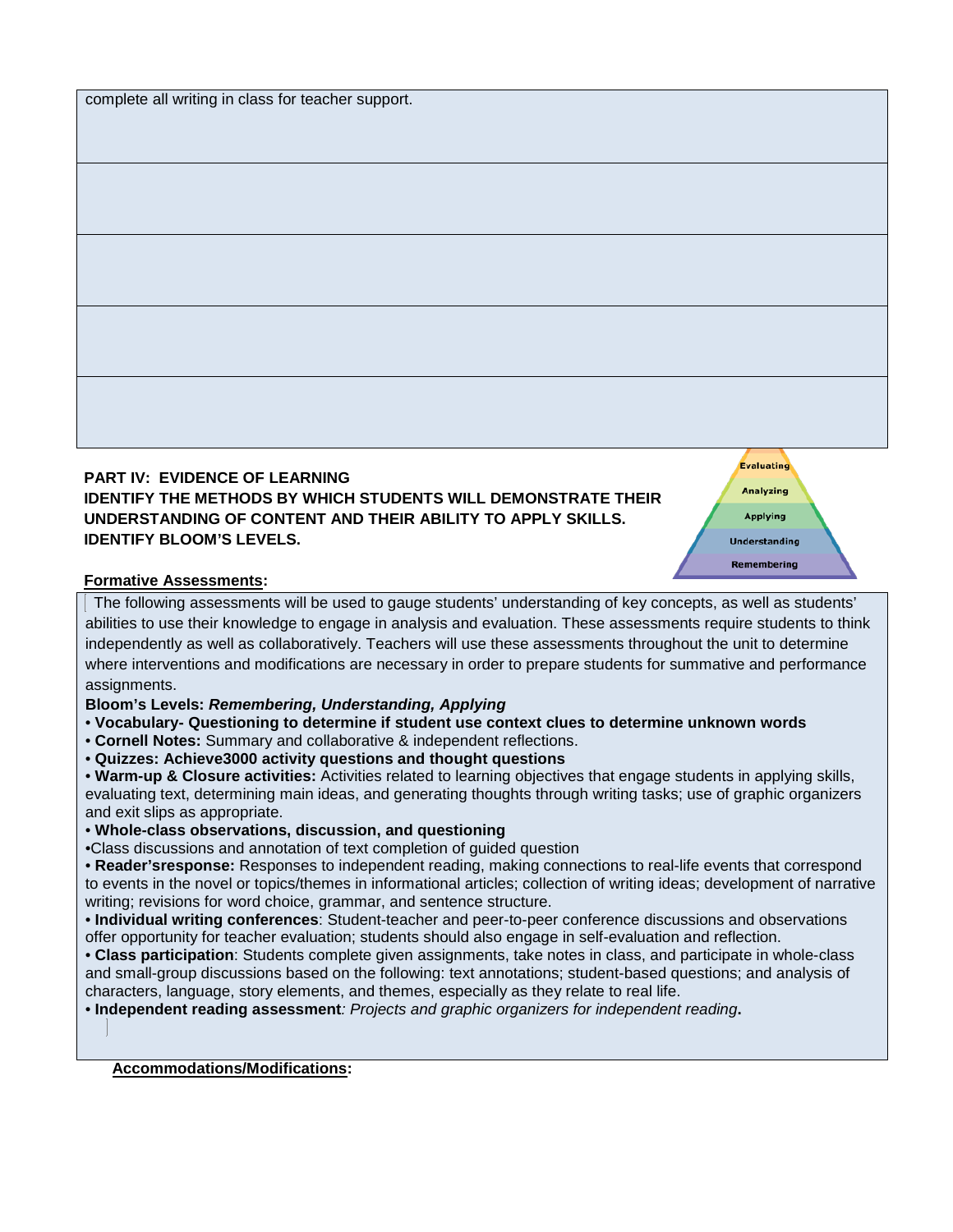Provide questions for class discussions ahead of time. Provide guided Cornell notes. Provide guided questions and check list for closed reading provide color-coded guides and guided notes for thesis creation/outline/source cards/in-line citations create a graphic organizer for outline Allow for extra time on outlines, rough drafts and final drafts. Allow for rewrites for all writing assignments

## **Summative Assessments:**

## **Achieve300 comprehension assessment for reading comprehension**

- Reading Benchmark: Informational Text
- Final draft for all writing assignments

**Accommodations/Modifications:**

**A**llow for extra time on research paper

Provide color-coded directions/checklist; make the due date known ahead of time

Provide a clear and concise rubric.

Check for understanding

#### **Performance Assessments:**

**Provide students with alternate assessments for research such as presentation, power point poster or Prezi Final draft research paper Achieve3000 for reading comprehension** 

**Accommodations/Modifications:**

 **Allow for extra time for writing assignments Limit number of articles in Achieve3000**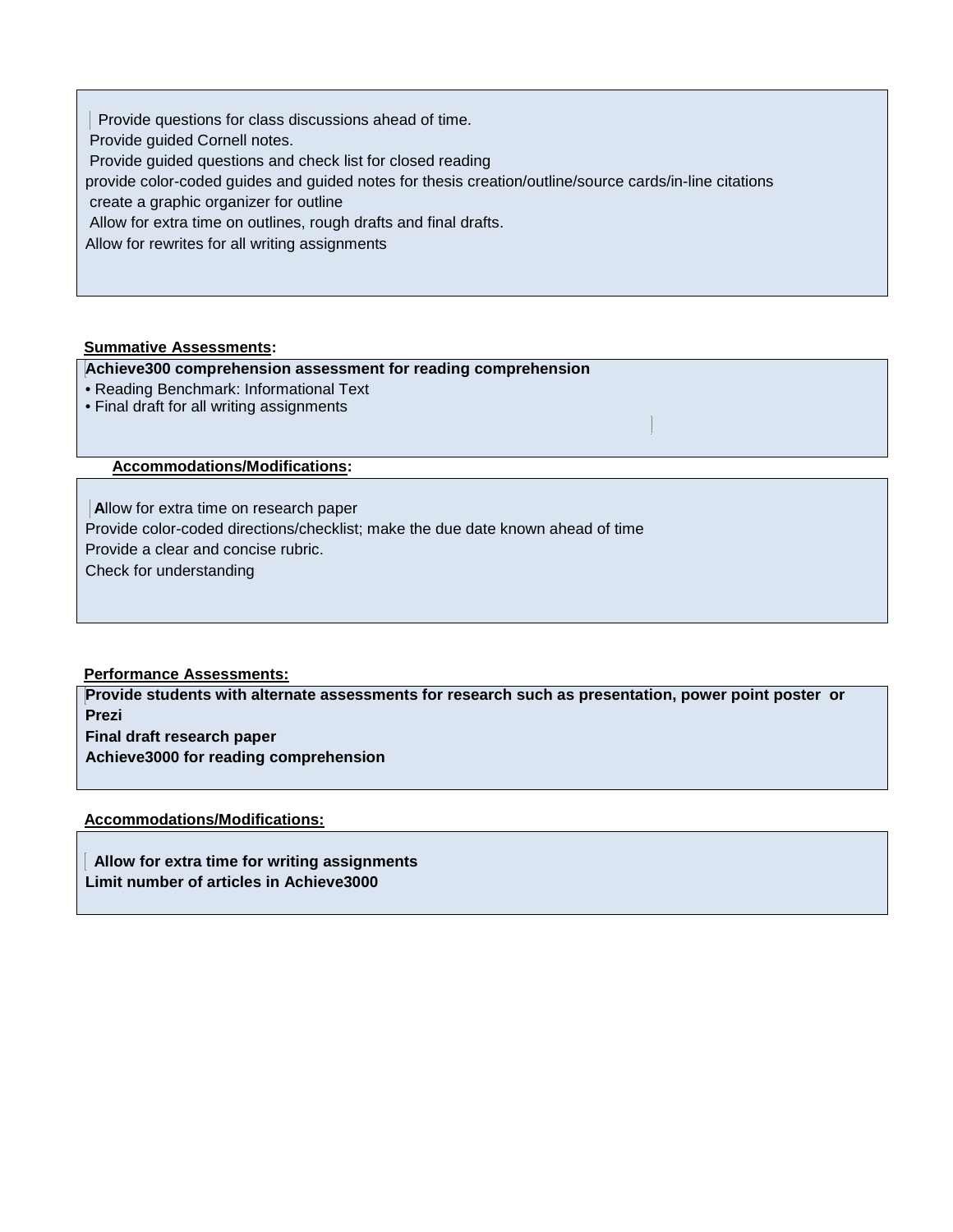Revised 12-2013

## Black Horse Pike Regional School District Curriculum Template ENGAGING STUDENTS • FOSTERING ACHIEVEMENT  $\bullet$  CULTIVATING 21<sup>ST</sup> CENTURY GLOBAL SKILLS

## **Course Name:**

**Course Number:**

## **PART I: UNIT RATIONALE WHY ARE STUDENTS LEARNING THIS CONTENT AND THESE SKILLS?**

| <b>Course/Unit Title:</b>         | <b>Unit 4 Summary:</b>                                                                                                                                                                                                                                                                                                                                                                                                                                                                                                                                                                                           |
|-----------------------------------|------------------------------------------------------------------------------------------------------------------------------------------------------------------------------------------------------------------------------------------------------------------------------------------------------------------------------------------------------------------------------------------------------------------------------------------------------------------------------------------------------------------------------------------------------------------------------------------------------------------|
| <b>English 2</b>                  | This unit explores the shaping America and American culture. The readings                                                                                                                                                                                                                                                                                                                                                                                                                                                                                                                                        |
| Grade Level(s)10                  | follow the history of America through the Great Depression to Modernization.<br>Literature gave voice to the issues of each era, making American literature<br>uniquely American. The focus of the unit is carefully exploring complex text<br>through reading and rereading sections to fully explore the ideas, structures, and<br>layers of meaning. The emphasis is placed on depth of student understanding of<br>the text they are reading. In order to keep this focus on deep student analysis of<br>texts some works are read in their entirety, while many others are read in<br>excerpted selections. |
| <b>Essential Question(s):</b>     | <b>Enduring Understanding(s):</b>                                                                                                                                                                                                                                                                                                                                                                                                                                                                                                                                                                                |
| <b>Reading Literature:</b>        | <b>Reading Literature:</b>                                                                                                                                                                                                                                                                                                                                                                                                                                                                                                                                                                                       |
| . What is an American?            | History has influenced changes in American writing                                                                                                                                                                                                                                                                                                                                                                                                                                                                                                                                                               |
|                                   |                                                                                                                                                                                                                                                                                                                                                                                                                                                                                                                                                                                                                  |
| • How does literature create      | • American literature has encouraged discussion about the ways in which                                                                                                                                                                                                                                                                                                                                                                                                                                                                                                                                          |
| conceptions of the American       | immigration; colonization, conquest, youth, race, class, and gender affect                                                                                                                                                                                                                                                                                                                                                                                                                                                                                                                                       |
| experience and American           | national identity.                                                                                                                                                                                                                                                                                                                                                                                                                                                                                                                                                                                               |
| identity?                         |                                                                                                                                                                                                                                                                                                                                                                                                                                                                                                                                                                                                                  |
| • What are the distinctive voices | • American writers use language to create art and meaning that is uniquely                                                                                                                                                                                                                                                                                                                                                                                                                                                                                                                                       |
| and styles in American            | American.                                                                                                                                                                                                                                                                                                                                                                                                                                                                                                                                                                                                        |
| literature?                       |                                                                                                                                                                                                                                                                                                                                                                                                                                                                                                                                                                                                                  |
|                                   |                                                                                                                                                                                                                                                                                                                                                                                                                                                                                                                                                                                                                  |
| Why is it important to study      |                                                                                                                                                                                                                                                                                                                                                                                                                                                                                                                                                                                                                  |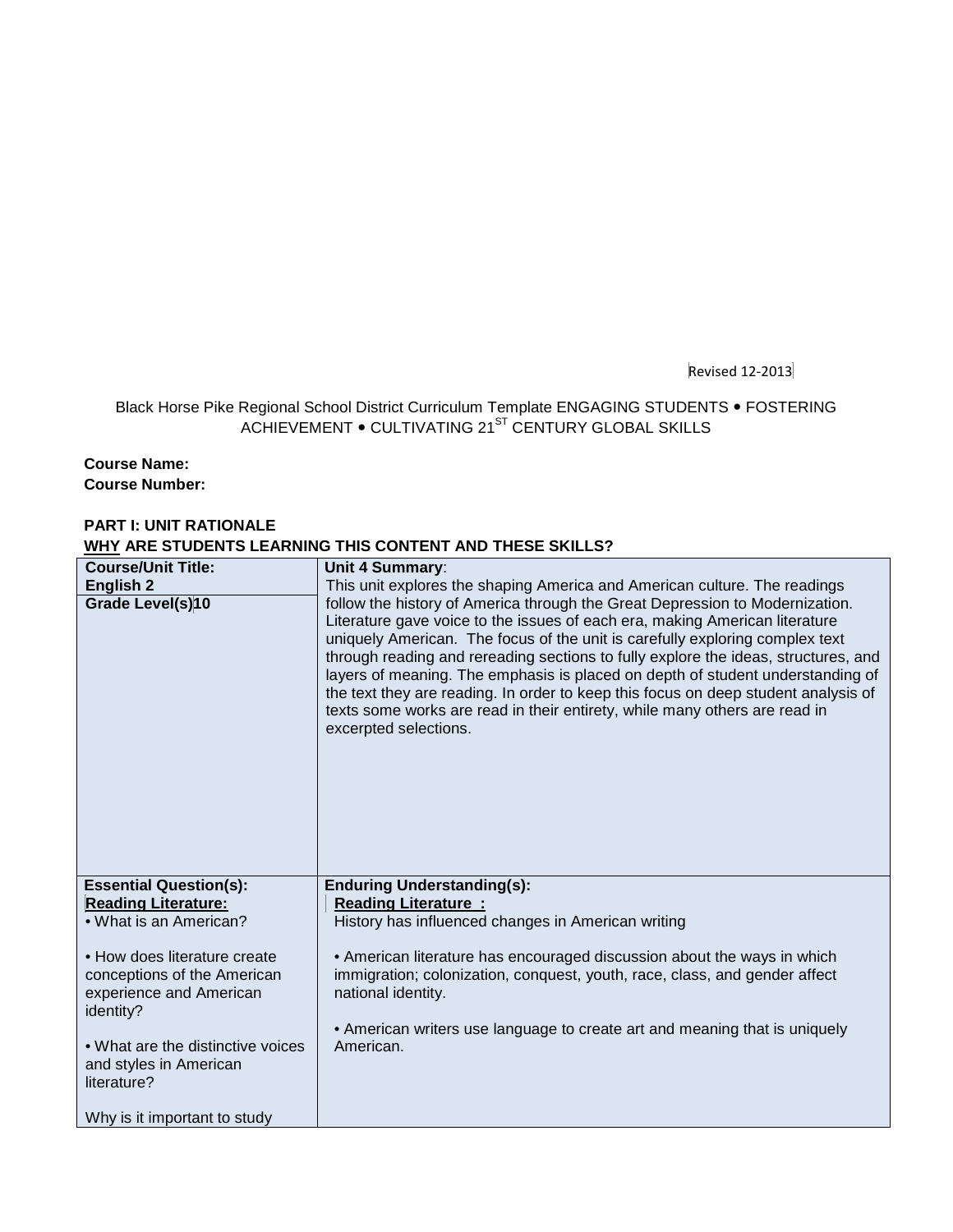| American Literature?                                                                                                                                                                                                                    | Authors use their own cultural experiences and background to develop rich                                                                                                                                                                                                                                                    |
|-----------------------------------------------------------------------------------------------------------------------------------------------------------------------------------------------------------------------------------------|------------------------------------------------------------------------------------------------------------------------------------------------------------------------------------------------------------------------------------------------------------------------------------------------------------------------------|
| How is a cultural experience<br>reflected in a piece of literature?                                                                                                                                                                     | literature                                                                                                                                                                                                                                                                                                                   |
| <b>Writing:</b><br>• How do I write for a specific<br>task and purpose?                                                                                                                                                                 | <b>Writing:</b><br>Good writers use a variety of strategies that enable them to vary form<br>and style in order to write for different purposes, audiences and<br>contexts.<br>Sensory details help readers to visualize the story.<br>$\bullet$<br>Journal writing can help students to improve their writing.<br>$\bullet$ |
| • How is writing style influenced<br>by purpose?<br>• How do writers create<br>products that are engaging and<br>easy to follow?                                                                                                        | Writers define their voices in the choices they make about topics,<br>$\bullet$<br>words, and genre, the authenticity of their feelings, and the originality<br>of their ideas.                                                                                                                                              |
| • How do writers define their<br>voices and roles as writers?                                                                                                                                                                           |                                                                                                                                                                                                                                                                                                                              |
| • How does revising and editing<br>strengthen ideas, organization,<br>voice, word choice sentence<br>fluency, and conventions?                                                                                                          | Revising and editing writing clarifies intent and coherence so the<br>message is<br>properly understood                                                                                                                                                                                                                      |
| • How can writers use<br>evaluation and reflection to<br>improve their writing?                                                                                                                                                         | • Reflection is an integral part of the writing process that enables writers<br>mature.<br>to                                                                                                                                                                                                                                |
|                                                                                                                                                                                                                                         |                                                                                                                                                                                                                                                                                                                              |
| <b>Speaking and Listening:</b><br>How can discussion increase<br>our knowledge and<br>understanding of an idea?                                                                                                                         | <b>Speaking and Listening:</b><br>• Good speakers thoughtfully manipulate language to convey the appropriate<br>message for the specific purpose and audience.                                                                                                                                                               |
| Other than text what other forms<br>of Media help answer questions<br>and build knowledge about<br>society issues and<br>controversies.                                                                                                 | • Responsive and respectful communicators actively listen, respectfully<br>process the speaker's message, and offer appropriate feedback.                                                                                                                                                                                    |
| . Why are strong speaking skills<br>important?<br>• How do effective speakers<br>communicate so others will<br>listen and understand the<br>message?<br>• How do we move beyond<br>personal bias to acknowledge<br>another perspective? | • Students learn a great deal by explaining their ideas to others and by<br>participating in activities in which they can learn from their peers.                                                                                                                                                                            |
| Language:                                                                                                                                                                                                                               | Language:<br>• Vocabulary development increases reading comprehension as well as                                                                                                                                                                                                                                             |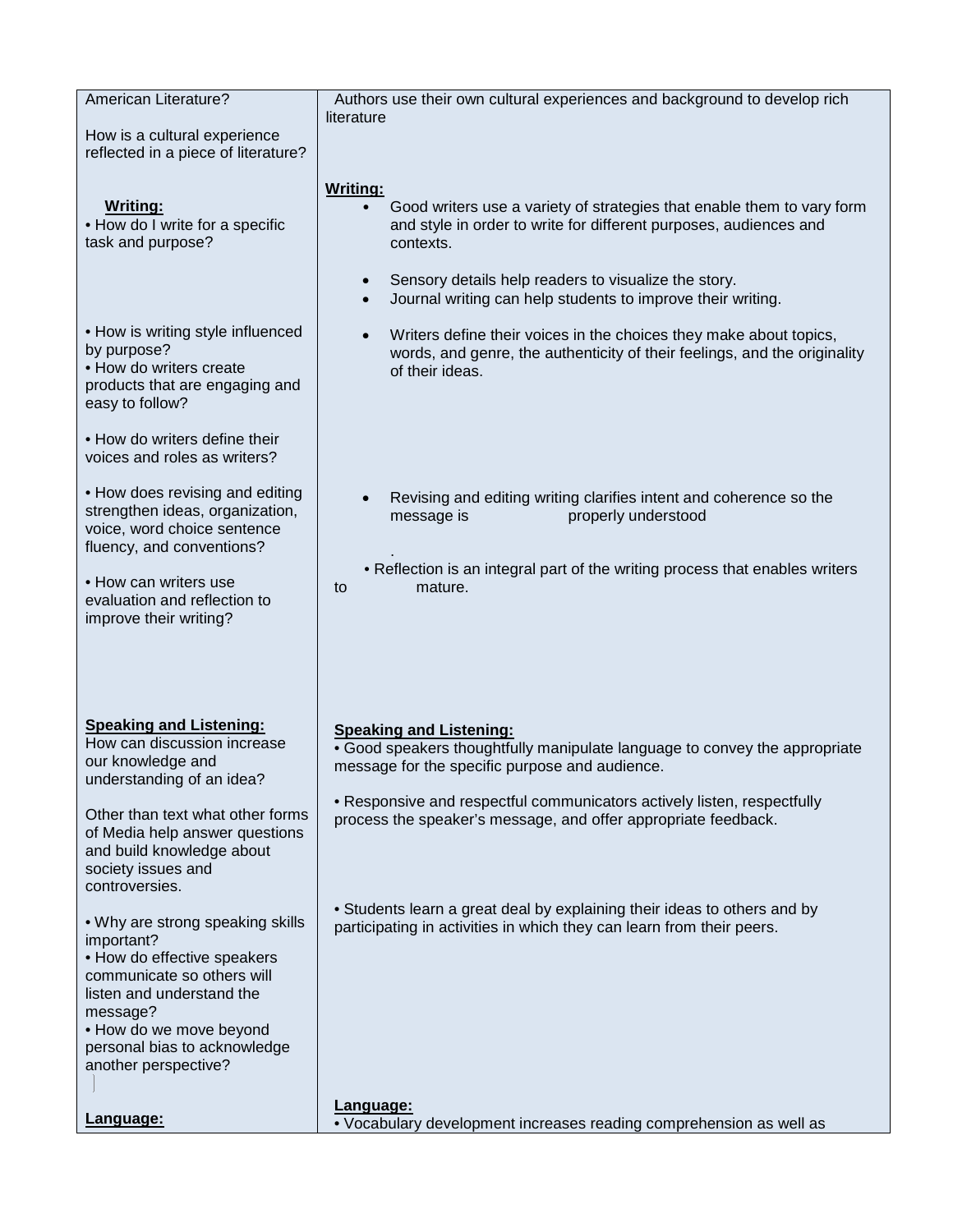| How does increased vocabulary<br>increase reading<br>comprehension                           | improving written and oral communication.                                                                                |
|----------------------------------------------------------------------------------------------|--------------------------------------------------------------------------------------------------------------------------|
| How does the ability to<br>recognize and interpret literary<br>elements help in constructing | As readers, we develop a deeper understanding through critical analysis of<br>and reflection on text.                    |
| meaning from text?<br>• Why is it necessary to                                               | • Proper documentation of evidence is necessary to avoid plagiarism.                                                     |
| document and cite evidence<br>and sources?                                                   | • Good writers use a variety of sentence structures to improve readability and<br>communicate effectively.               |
| • How does sentence structure<br>improve fluency and make<br>writing interesting to read?    | • Mastery of standard English conventions improves the quality and<br>effectiveness of written and spoken communication. |
| • Why is command of the<br>conventions of standard English<br>important?                     | • Systematic vocabulary development increases reading comprehension and<br>improves written and oral communication.      |
| • How do we increase word<br>knowledge and make it easier to<br>comprehend what we read?     |                                                                                                                          |

## **PART II: INSTRUCTIONAL STRATEGIES AND RESOURCES DESCRIBE THE LEARNING TARGETS.**

## **After each target, identify the NJCCCS or Common Core Standards that are applicable**

|               | <b>NJCCCS or CCS</b>                                                                                                                                                                                                                                                                                                                                                                                                                                                                                                                                                                                                                                                                                                                                                                                                                                                                                                                                                                                                                                                               |
|---------------|------------------------------------------------------------------------------------------------------------------------------------------------------------------------------------------------------------------------------------------------------------------------------------------------------------------------------------------------------------------------------------------------------------------------------------------------------------------------------------------------------------------------------------------------------------------------------------------------------------------------------------------------------------------------------------------------------------------------------------------------------------------------------------------------------------------------------------------------------------------------------------------------------------------------------------------------------------------------------------------------------------------------------------------------------------------------------------|
|               |                                                                                                                                                                                                                                                                                                                                                                                                                                                                                                                                                                                                                                                                                                                                                                                                                                                                                                                                                                                                                                                                                    |
|               | <b>Reading Literature:</b><br>1. RL.10.3                                                                                                                                                                                                                                                                                                                                                                                                                                                                                                                                                                                                                                                                                                                                                                                                                                                                                                                                                                                                                                           |
| and theme     | 2.RL.10.2<br>3-4 RL.10.1, 10.2<br>5.RL10                                                                                                                                                                                                                                                                                                                                                                                                                                                                                                                                                                                                                                                                                                                                                                                                                                                                                                                                                                                                                                           |
|               |                                                                                                                                                                                                                                                                                                                                                                                                                                                                                                                                                                                                                                                                                                                                                                                                                                                                                                                                                                                                                                                                                    |
|               | 6.RL10.4<br>7.RL 10.6                                                                                                                                                                                                                                                                                                                                                                                                                                                                                                                                                                                                                                                                                                                                                                                                                                                                                                                                                                                                                                                              |
| reflect theme | 8.RL10.4                                                                                                                                                                                                                                                                                                                                                                                                                                                                                                                                                                                                                                                                                                                                                                                                                                                                                                                                                                                                                                                                           |
|               |                                                                                                                                                                                                                                                                                                                                                                                                                                                                                                                                                                                                                                                                                                                                                                                                                                                                                                                                                                                                                                                                                    |
|               |                                                                                                                                                                                                                                                                                                                                                                                                                                                                                                                                                                                                                                                                                                                                                                                                                                                                                                                                                                                                                                                                                    |
|               | 9. W.10.3<br>10. W.10.3a<br>11. W.10.3b<br>12. W.10.3c<br>13. W.10.3d<br>14. W.10.3e<br>15. W.10.4                                                                                                                                                                                                                                                                                                                                                                                                                                                                                                                                                                                                                                                                                                                                                                                                                                                                                                                                                                                 |
|               | Learning Target<br><b>Reading Literature:</b><br>1. Analyze the motivation and influences on individuals and relationships<br>2. Analyze the conflict as it intertwines with the development of characters, plot<br>3. Cite textual evidence of the development of author's message<br>4. Analyze thematic connections that cross cultures<br>5. Evaluate how symbolism and figurative language work to develop and/or<br>6. Evaluate authors craft<br>7. Evaluate word choice, imagery and figurative language<br>8. Evaluate Text Structure<br>Writing:<br>9. Write a narrative incorporating narrative techniques, such as character<br>development, sensory detail and dialogue.<br>10. Engage and orient the reader by setting out a problem, situation, or observation,<br>establishing a point of view.<br>11. Create suspense through pacing, irony or twist of events<br>12. Use a variety of techniques to sequence events so that they build on one another<br>13. Use precise words and phrases, telling details, and sensory language to convey a<br>vivid experience |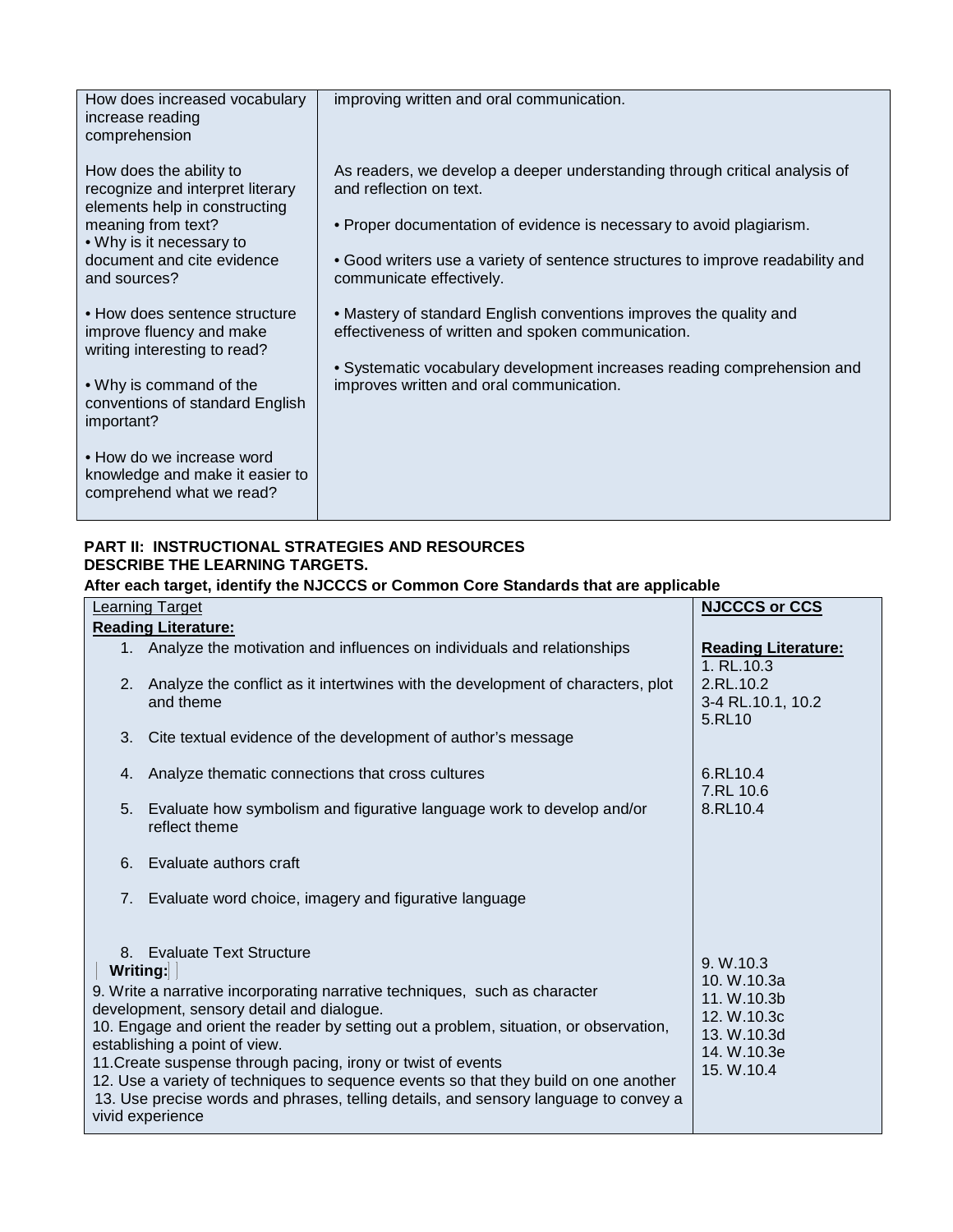| <b>14.</b> Provide a conclusion that follows from and reflects on what is experienced,<br>observed, or resolved over the course of the narrative.<br>15. Produce clear and coherent writing in which the development, organization, and<br>style are appropriate to task, purpose, and audience. |                                          |
|--------------------------------------------------------------------------------------------------------------------------------------------------------------------------------------------------------------------------------------------------------------------------------------------------|------------------------------------------|
| <b>16.</b> Develop and strengthen writing as needed by planning, revising, editing, rewriting,<br>17. Write routinely over extended time frames and shorter time frames for a range of                                                                                                           | 16. W.10.5<br>17. W.10.10<br>18. W.10.6  |
| tasks, purposes, and audiences.<br>18. Use technology to produce an organized final draft that achieves intended<br>purpose.                                                                                                                                                                     | 19. SL.10.1                              |
| <b>Speaking and Listening:</b>                                                                                                                                                                                                                                                                   |                                          |
| 19. Initiate and participate in a range of collaborative discussions (one-on-one, in<br>groups,                                                                                                                                                                                                  | 20. SL.10.1a                             |
| and teacher-led) with diverse partners on topics, texts, and issues, building on others'<br>ideas, and expressing their own clearly and persuasively.                                                                                                                                            | 21. L.10.4a                              |
| 20. Discuss a topic or historical issue and explicitly draw on text read in class by<br>referring to evidence from texts and other<br>Language:<br>21. Use context clues to determine meaning of a word or phrase.                                                                               | 22. L.10.4<br>23. L.10.4b<br>24. L.10.4c |
| 22. Gather vocabulary knowledge independently<br>23. Identify and correctly use patterns of word changes that indicate different<br>meanings or parts of speech.                                                                                                                                 |                                          |
| 24. Determine or clarify (through general and specialized reference materials) the<br>meanings of unknown words in a text.                                                                                                                                                                       |                                          |

## **Inter-Disciplinary Connections:**

## **History**

• Use primary sources to interpret life during a historical period (ex. 1920s for *The Great Gatsby*)

## **Art and Music**

• Study of artwork and musical pieces of the era and how they reflect the mood of the time.

## **Sociology**

• The changing role of women and minorities over the past century and a half.

**Students will engage with the following text:**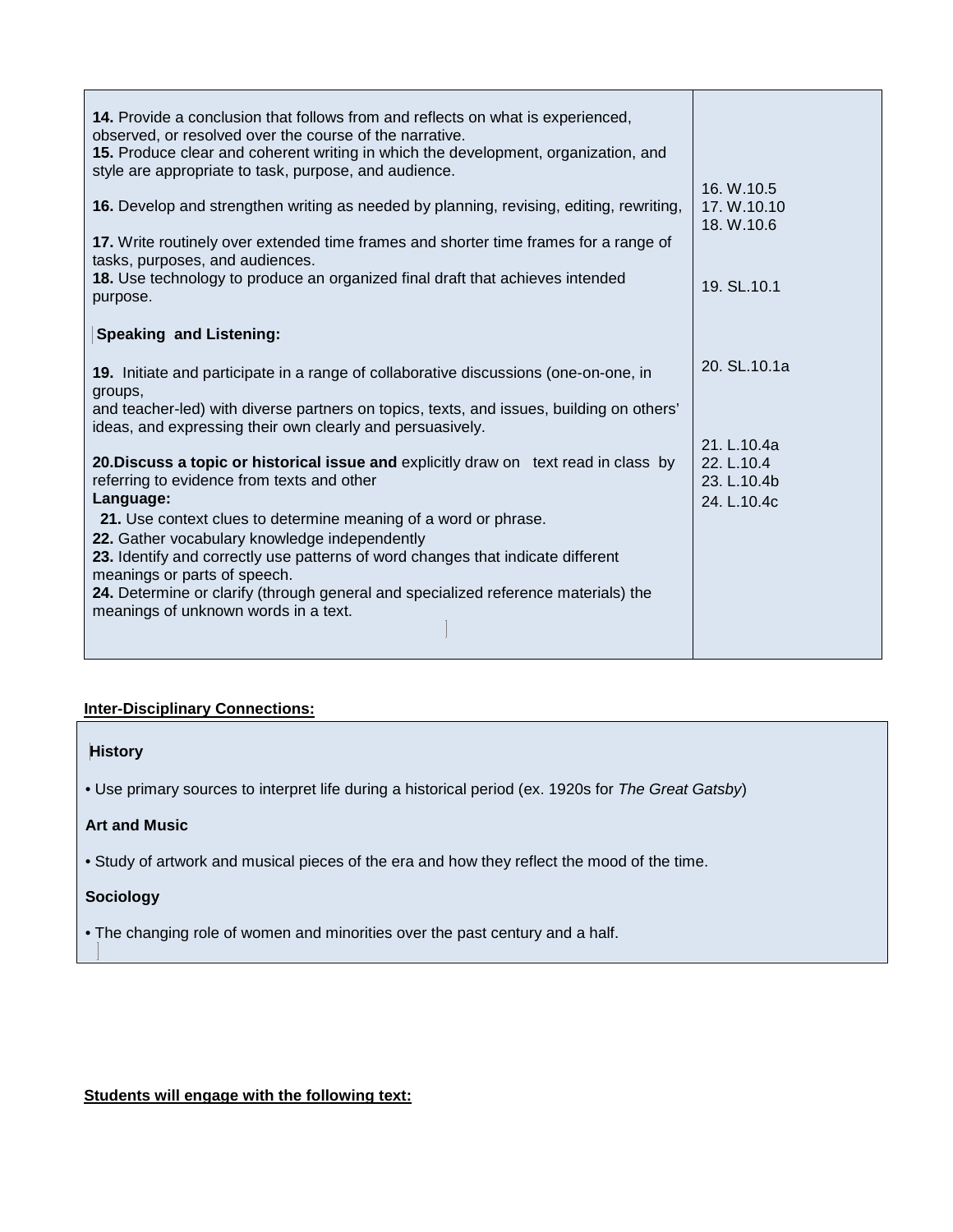#### Suggested selections: **Long Fiction:**

- *Death of a Salesman*
- *Raisin in the Sun*
- *Secret Life of Bees*
- *A Lesson Before Dying*
- *Secret Life of Bees*
- *Of Mice and Men*
- *The Great Gatsby*
- *Jake Reinvented*
- *Fences*

#### **Short Fiction:**

- Washington Irving
- Nathaniel Hawthorne
- Edgar Allen Poe
- Charlotte Perkins Gilman
- William Faulkner
- Joyce Carol Oates

American Humor – selections from the following authors:

- Mark Twain
- James Thurber
- Bill Bryson
- Dave Barry

## Poetry

Billy Collins

• Selected poems from Emily Dickinson

• Selected poems from Walt Whitman

Suggested Titles:

A Time to Kill Penguin Readers Tears of a Tiger by Sharon Draper Forged by Fire by Sharon Draper

#### **Mentor Texts:**

• Focus on historical fiction

• Excerpts from long fiction titles

Independent Reading Choice: Students will choose a fiction or non-fiction text to read independently.

## **Students will write:**

Brain Storm ideas for Historical Narrative Essay

**Reader's log in response to literature such as Tears of a Tiger**: Use readers log to respond to literature read as a class and through independent choice selection; students respond in notebooks to elements studied in this unit: character, conflict, theme, symbolism and figurative language, point-of-view, tone

**Open-ended responses on quizzes/tests**: Short answer and open-ended responses using textual support **Narrative**

After reading novel such as Tears of a Tiger ,visualize the next ten years for Keisha, Gerald, and BJ. How will their lives be affected by the events of that year in high school? Create a scene in which they meet at a ten year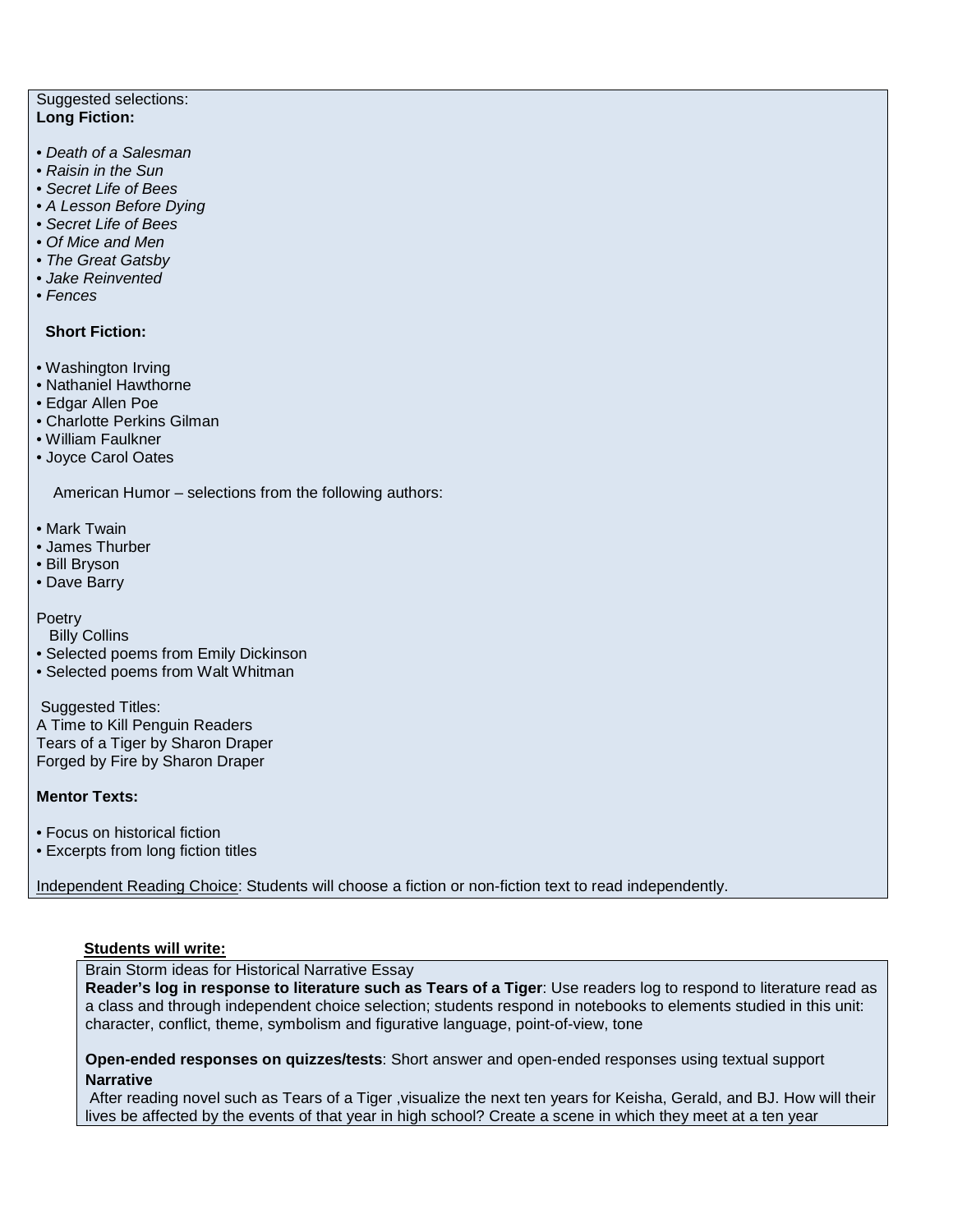reunion. Write it in a style that mimics Draper's tone and text structure in the novel. What will have happened to them and why? **Newspaper Article** You are a reporter at one of the following scenes. Write the story for your **school paper** 

## **PART III: TRANSFER OF KNOWLEDGE AND SKILLS DESCRIBE THE LEARNING EXPERIENCE. How will students uncover content and build skills.**

**Mini-lessons, Teacher Modeling, and Lecture**: Build background knowledge with lecture information visuals and video clips. Discuss themes and concepts; discussion of historical background of literature; literary elements: character, conflict, theme, symbolism, figurative language, point of view, tone; Use guide lines and check list for reading closely and annotation strategies for analyzing a text.

• **Cornell Notes:** Use guided notes to record notes and ideas on readings, author biography, vocabulary, story elements; student reflect on notes to generate questions and summaries.

During reading of text students will create Plot Map, Timeline ( events sequencing)Inspiration/Story Board/smartboard to keep track of events and use for later analysis

Writer's note book entries; text to self; Text to world; Text to media connections. Double sided journal entries

Quick writes in response to informational text/novel passages

Character building graphic organizers

Create story board

*Students will explore the following topics through collaborative activities such as Think, Pair, Share; and Jigsaw:*  • Guided questions and check list for t**ext analysis, annotations, and citations** – Primary source analysis of text excerpts to determine effect of literary elements

• **Vocabulary in Context** – independent gathering of vocabulary words from outside reading; analysis of vocabulary words in context

• **Book talks/ Literature Circles:** Use independent reading selections to discuss a similar topic such as theme, character, and use of language

#### *Individual Assignments:*

- **Reader's Log /Notebook:** use for imitating mentor texts, developing ideas and initiating a Historical Narrative
- **Project Options**: selection of one project from options listed based on works studied
- **Independent Reading:** Use reader's notebook to respond to texts
- **Writing Workshop Assignment:** ideas for Historical Narrative
- Class Participation **:** discuss issues related to works studied

#### *Technology:*

#### *Achieve3000 articles to build reading comprehension*

• Use of SmartBoard, projector, Power Point, YouTube.com, DVD. Various pictures, texts, movies, or clips (including those with sound) can be displayed on the Board to highlight specific points.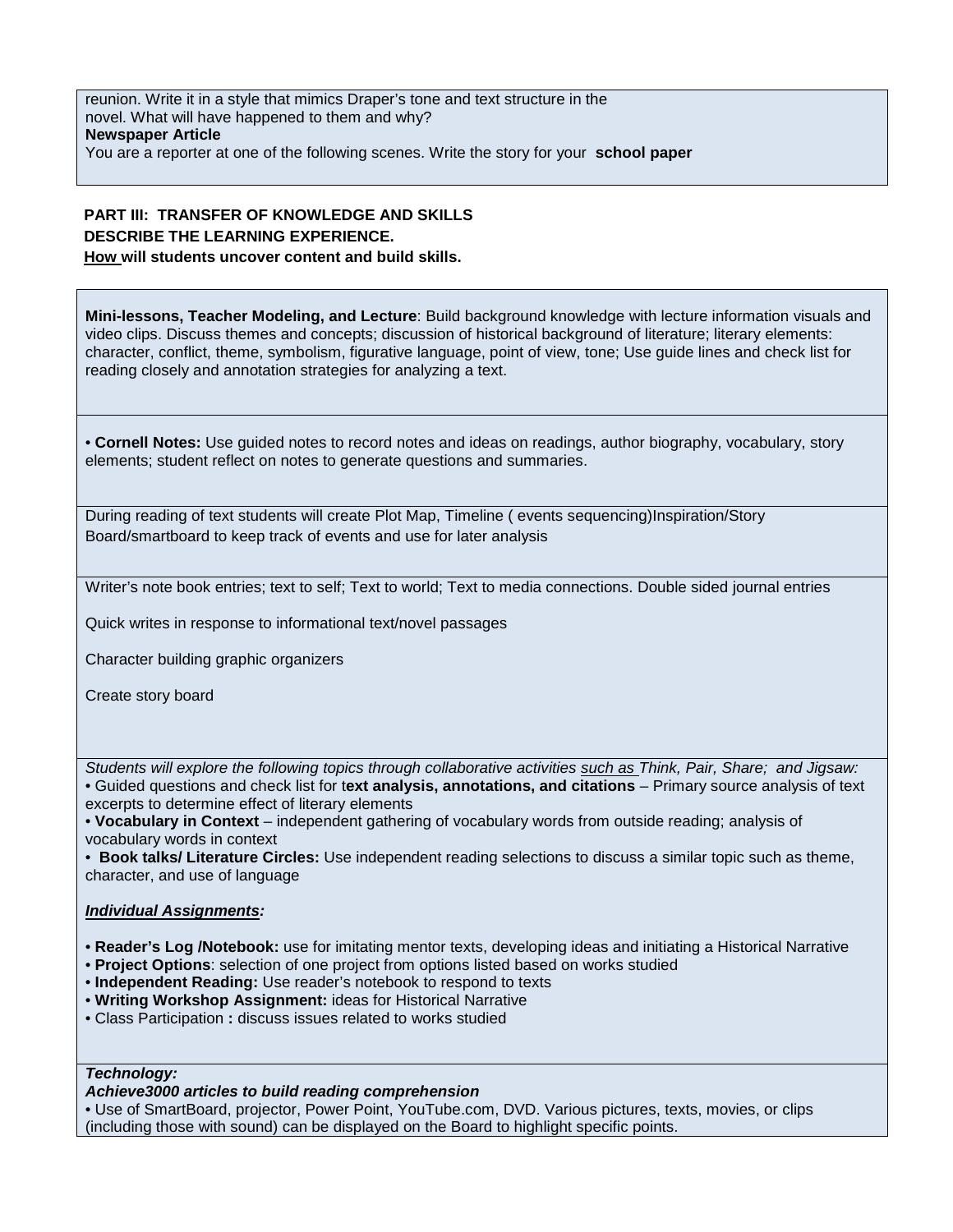#### • Use of SmartBoard as an interactive tool to demonstrate how to annotate.

• Use of SmartPens to annotate (underline, circle, or highlight) key points of a text.

## **PART IV: EVIDENCE OF LEARNING IDENTIFY THE METHODS BY WHICH STUDENTS WILL DEMONSTRATE THEIR UNDERSTANDING OF CONTENT AND THEIR ABILITY TO APPLY SKILLS. IDENTIFY BLOOM'S LEVELS.**

**Analyzing Applying Understanding Remembering** 

**Evaluating** 

## **Formative Assessments:**

The following assessments will be used to gauge students' understanding of key concepts, as well as students' abilities to use their knowledge to engage in analysis and evaluation. These assessments require students to think independently as well as collaboratively. Teachers will use these assessments throughout the unit to determine where interventions and modifications are necessary in order to prepare students for summative and performance assignments.

## **Bloom's Levels:** *Remembering, Understanding, Applying*

#### • **Annotation guided questions and check list**

• **Cornell Notes:** collaborative & independent reflections.

• **Quizzes:** Reading check quizzes that require recall of narrative elements, events, figurative language; Quizzes that require identification and application of grammatical conventions; include open-ended responses that require use of textual evidence.

• **Warm-up & Closure activities:** Activities related to learning objectives that engage students in applying skills, evaluating text, determining main ideas, and generating thoughts through writing tasks; use of graphic organizers and exit slips as appropriate.

• **Whole-class observations, discussion, and questioning** 

• **Achieve3000 comprehension grades**

• **Reader's Log / Notebooks:** Responses to independent reading, making connections to real-life events that correspond to events in the novel or topics/themes in informational articles; collection of writing ideas; development of narrative writing; revisions for word choice, grammar, and sentence structure.

• **Individual writing conferences**: Student-teacher and peer-to-peer conference discussions and observations offer opportunity for teacher evaluation; students should also engage in self-evaluation and reflection.

• **Class participation** Students complete given assignments, take notes in class, and participate in whole-class and small-group discussions based on the following: text annotations; student-based questions; and analysis of characters, language, story elements, and themes, especially as they relate to real life.

• **Independent reading assessment***:* classwork, and quizzes; based on reading response and analysis of elements studied in this unit**.** 

## **Accommodations/Modifications:**

Extended time, oral administration, oral answers if necessary, time in class for reading novels, articles and excerpts , open notes quizzes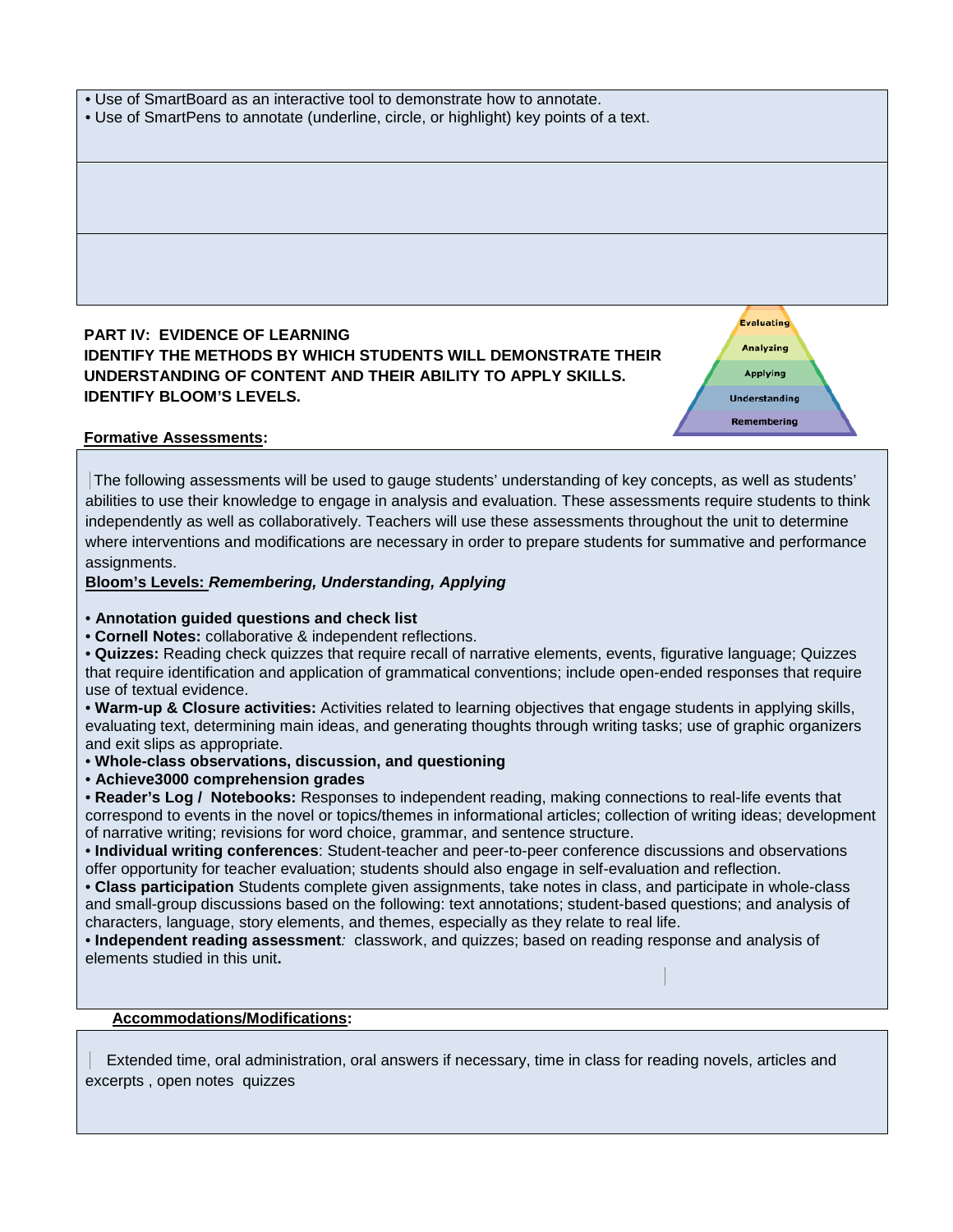#### **Summative Assessments:**

 **The following assessments will be used to evaluate students' abilities to recall and apply knowledge; analyze and evaluate text; and create their own text.** 

## **Accommodations/Modifications:**

 **Lexiled reading to prevent frustration and shut down, guided notes and guided annotation for complex text after students analyze text with annotation provide a copy that has been annotated by teacher so that student can compare Extended time for writing, Provide idea banks for sensory detail precise verbs ,rewrites** 

## **Performance Assessments:**

#### **Letters**

A. Write a letter to one of the characters in the book explaining your feelingsabout the events in the story. What advice would you give Keisha, or Monty,or Andy's parents? What would you say to Andy?

B. Write a personal letter to a friend that includes details about a school event and your personal observations about the event.

RL.6-12.1

RL.6-12.3

W.6-12.3

W.6-12.4

#### **Point of View Paper**

How does point of view impact a story? How does a character's point of view distinguish his or her position from that of others? Why is personal observation not always fair and unbiased? *Tears of a Tiger* is told through multiple different points of view. Write an essay that analyzes the difference between at least two characters' points of view about the same subject. Use examples from the book to support your statements.

RL.6-12.6

W.6-12.1

W.6-12.4

## W.6-12.9

### **Descriptive Paper**

Reread the vivid description of the accident in the novel. Reread the passage in the novel that describes Hazelwood's victory over Covedale. Notice in both scenes the specific details that allow the reader to vividly visualize the scenes. Using eitherpassage as a guide, write a descriptive paper that uses sensory imagery to tell a story about any school activity. Use vivid verbs and powerful adjectives and adverbs as you write. Use as many of the senses as you can--sight, sound, smell, touch, taste--as well as deep, rich colors.

RL.6-12.5 W.6-12.3 W.6-12.4

#### **Research Topics**

A. Investigate the organization called S.A.D.D. (Students Against Driving Drunk)

By finding 2-3 quality, reliable sources that talk about the organization. What has been its effect in high schools? How have students been getting involved

to use positive peer pressure to stop the problem of teenage drinking and driving? Cite evidence from your source(s) using a standard citation style such as MLA to support your argument.

B. Investigate the recent laws concerning drivers under the age of 18 who are involved in traffic fatalities. Find at least 2-3 quality, reliable sources that discuss the topic. What is the usual punishment? Is Andy's punishment in the novel realistic or no longer true in many states? What do you think should be the punishment for young drivers who drink and cause the death of another person? Cite evidence from your source(s) using a standard citation style